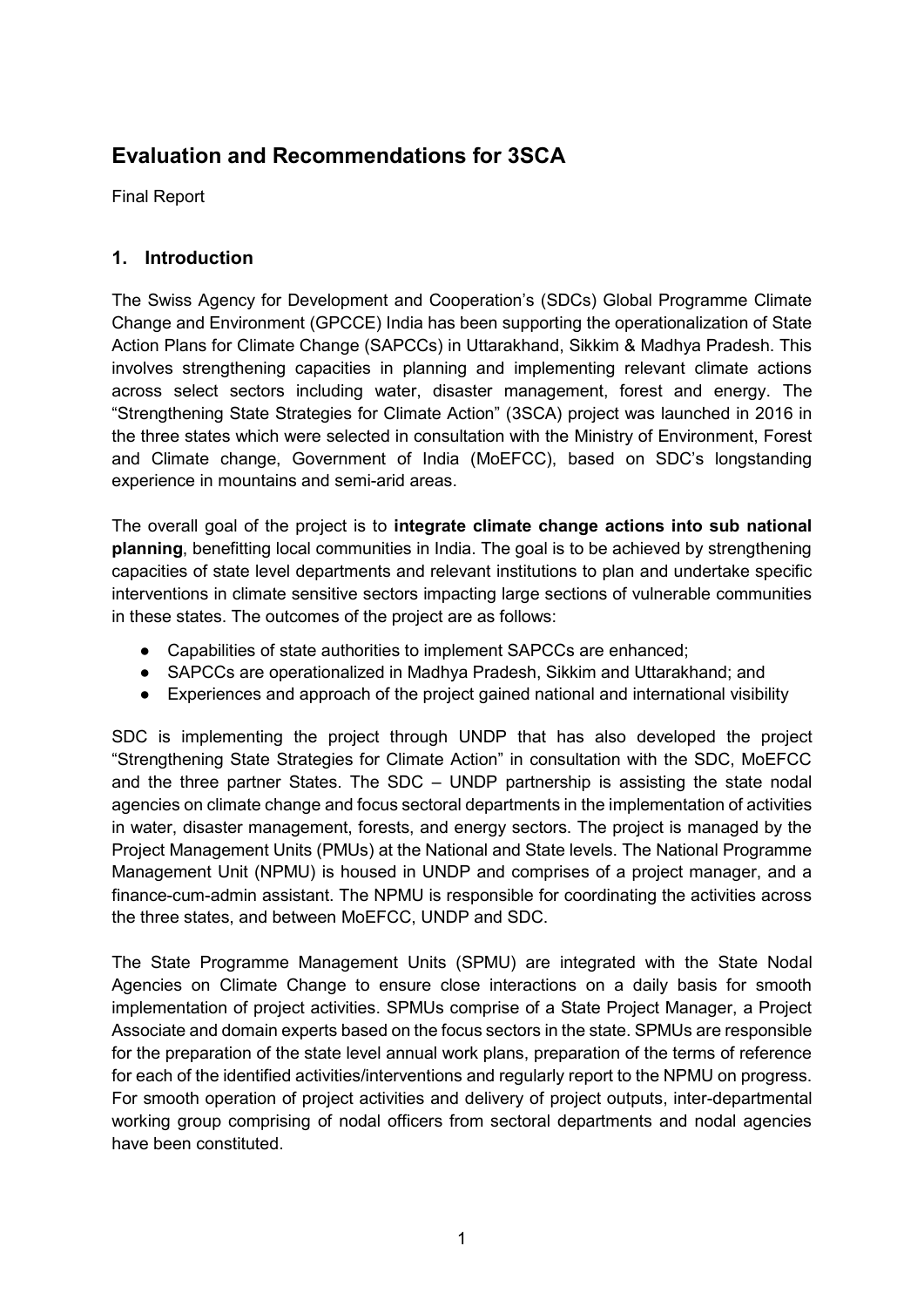Relevant sector-specific international expertise has been made available to the state governments through a consortium of Swiss and Indian experts led by HELVETAS Swiss InterCooperation.

The current phase of the project, which is now in the Fourth year, is drawing to a close (December 2019). A review of the project was undertaken to consolidate the lessons and experiences of the project and capitalize on them in developing a potential next phase of the project. The review was conducted by a team of five experts including:

- Mark Whitton, Global Lead: Agriculture, Food Security and Natural Resource Management at the Aga Khan Foundation
- Prof. Marcus Nuesser, Chair, Department of Geography, South Asia Institute at the University of Heidelberg.
- Dr. P.K. Champati Ray, Head Geosciences and Geohazards Department at the Indian Institute of Remote Sensing (IIRS)
- Dr. Ravi Baghel, an independent consultant : water sector
- Dr. Mustafa Ali Khan, Project Manager, SDC supported Indian Himalayas Capacity Building Project (IHACP).

The review team was expected to come out not only with an objective assessment of the project achievements but also offer recommendations that could help development of the phase 2 of the project.

## **2. Objective and Scope of the Review**

The main purpose of the review was to assess the achievement of project results, and to draw lessons that can improve the sustainability of the project benefits and recommend future course of action. The assessment is based on the criteria prescribed by OECD viz. relevance, effectiveness, efficiency, impact and sustainability. The review assesses the overall performance of the project, including appraising the project activities and their contribution to the project objectives, by looking at the following key dimensions:

- **Relevance**: The extent to which the objective of the project matches the needs of the target groups, the policies of the partner country and partner institutions, the global development goals and the SDC's strategic framework for the Global Cooperation on Climate Change.
- **Effectiveness**: The extent to which the intended direct results (objectives) of the development are being achieved (comparison of actual situation with targets).
- **Efficiency**: A measure of the degree to which the resources invested in the project are appropriate compared to the outputs and results achieved.
- **Impact**: The extent to which the project is contributing to achieving the intended overarching results and producing other indirect results.
- **Sustainability**: A measure of the probability that the positive results of the development measure will continue beyond the end of assistance.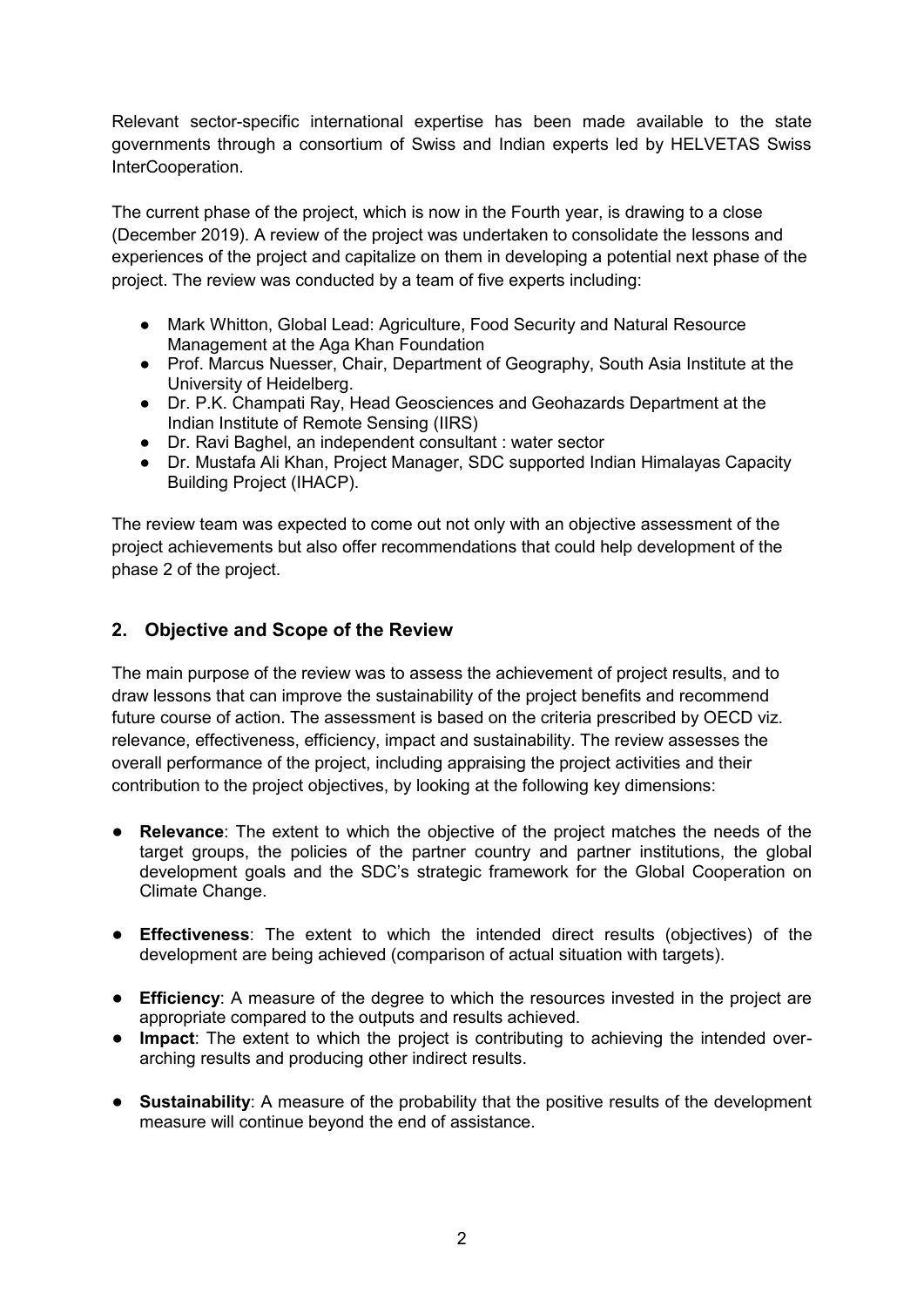This report evaluates the achievements of the first phase of the SDC supported project "Strengthening State Strategies for Climate Action (3SCA)" implemented between 1st January 2016 and 31 December 2019 and makes recommendations for a proposed second phase of the project. The report addresses the terms of reference (appended at Annex 1) contracted between SDC and the review team. The field-work and stakeholder meetings that form the basis for the report were carried out by the review team in February 2019 (the review team Itinerary is at Annex 2).

The report is in three main parts, (1) the evaluation, (2) the phase two recommendations and (3) sector specific comments. The evaluation part of the report is structured by first summarising the findings of the review team by each of the 3 project outcomes and their corresponding outputs, and then addressing the project as a whole in terms of its relevance, efficiency, effectiveness, impact, and sustainability. Part two of the report offers recommendations for the second phase of the project. Part Three includes comments of the review team that are neither key points of the evaluation nor major recommendations.

# **3. Part One - 3SCA Evaluation**

According to the TOR the review was based on the OECD-DAC criteria viz. relevance, effectiveness, efficiency, impact and sustainability. The evaluation of OECD-DAC criteria has been primarily done in the context of the three outcomes of the project.

With respect to **Outcome 1** (*Capacities of state authorities to plan and implement SAPCCs enhanced in the three states*), there are relatively similar observations across all three states where the project "Strengthening State Strategies for Climate Action" (3SCA) operates (Uttarakhand, Madhya Pradesh and Sikkim). Enhancing the capacities of state authorities to implement State Action Plan for Climate Change (SAPCCs) is a challenging task but there has been considerable progress following a slow start. This is most evident in terms of establishing inter departmental teams and also raising climate funds from various sources. In Sikkim, the State Rural Management and Development Department was able to mobilize financial resources from the National Adaptation Fund for Climate Change (NAFCC) for springshed management project (about CHF 3.5 million). Similarly, in Madhya Pradesh funds were secured from the Climate Change Action Programme for the management of groundwater in Burhanpur district (about CHF 0.7 million).

Most of the results achieved are intangible but it is clear that the project has made a difference in all three states as seen in new institutional mechanisms, training, and new ways of thinking.

The 3SCA planned to develop and implement an M&E framework for the SAPCCs as a core means to build the States' capacity to monitor and evaluate the SAPCCs. Although the enhanced capacities of State Nodal Authorities (SNAs) in developing an M&E framework will inform the revision process and improve quality of the final product, the delay in the implementation of a functional M&E framework means that even the revised SAPCCs will lack a feasible M&E framework. The ongoing revision of the SAPCCs has brought implementation of the Monitoring and Evaluation (M&E) framework for the SAPCC to a standstill.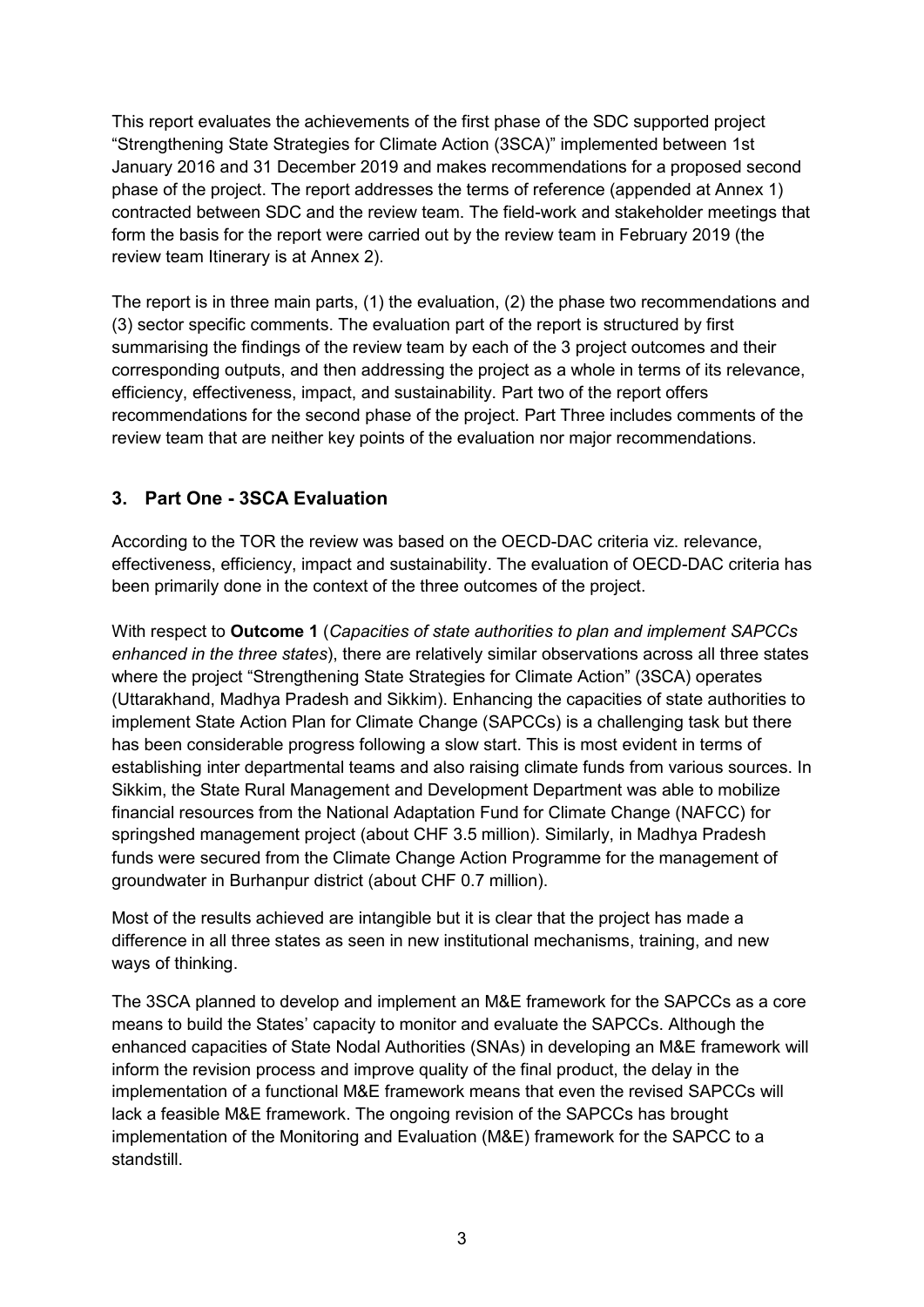An M&E framework was proposed by the project but not adopted by the States. In the Uttarakhand the M&E framework was shared with various departments but progress could not be made. In MP, the M&E framework was shared with the EPCO. However, the Madhya Pradesh (MP) state government expects a broad architecture for the framework and not the specifics. In Sikkim the M&E framework was developed but the adoption of the same was not taken up. A common narrative in all three States was that the State Action Plan on Climate Change (SAPCC) was being revised and that therefore the M&E was found to be of little use currently and that the same may be considered once the new SAPCC is in place. The new SAPCC may take one to two years to be formulated.

In the case of **Outcome 2** (*SAPCCs operationalized and communities benefit from climate actions in the three states*), there are great disparities in the pilot projects, with many outliers in all states. The mix and match style of interventions make it difficult to form a coherent picture. Due to delays in the initial stages, many projects are still incomplete. As a result no conclusive statements regarding impacts can be made. There is a high risk that at least some pilots will be unable to fulfill their potential. This outcome would have been easier to measure had the logframe been used consistently. The utility of pilot projects to drive replicable change is promising but inconsistent, however they can be considered as incubators for the development of future projects.

The scrutiny of potential pilot project suggestions primarily took place at the SPMU level. In the absence of clear guidelines, their climate change specificity, additionality, innovation and potential replicability are not always clear. For example, Uttarakhand integrated forest development pilot, though laudable in terms of achieving convergence, lacks specificity and is not in line with stated objectives of 3SCA. Sikkim springshed pilot lacks innovation and additionality, leading to a duplication of previous efforts. Also, limited progress was made in making the State Governments understand the process by which the climate relevance of interventions may be ascertained. This resulted in various pilots being adopted in Outcome 2 of the project for which it is difficult to ascertain the climate relevance.

Helvetas was not involved in the selection of pilots as the pilots had already started by the time it became associated with the project. Helvetas has influenced the policy in Uttarakhand through the inclusion of a chapter on climate change in the Forest Department Working Plan for Chakrata Division. However, this was achieved without taking support of the pilot project on forest being undertaken in Uttarakhand. There is a need for better quality assurance on the process of selection of suitable pilot projects.

There has been sporadic action under **Outcome 3** (*Approach and experiences of the project gained national and international visibility*), there is considerable scope for improvement here. The approach of the project has been well received in international fora. The organisation of a workshop of North-Eastern states on Glacial Lake Outburst Floods (GLOF) is a welcome effort and has the potential to improve understanding of GLOFs and sensitise relevant parties regarding risk and vulnerability. The project participated in the UN Conference on Climate Change in 2017 and 2018 and in the World Mountain Forum 2018 to share its lessons and exchange knowledge. Maintaining a consistent presence at the Conference of the Parties (COP) is welcome and can be developed further for networking and knowledge exchange with interested parties.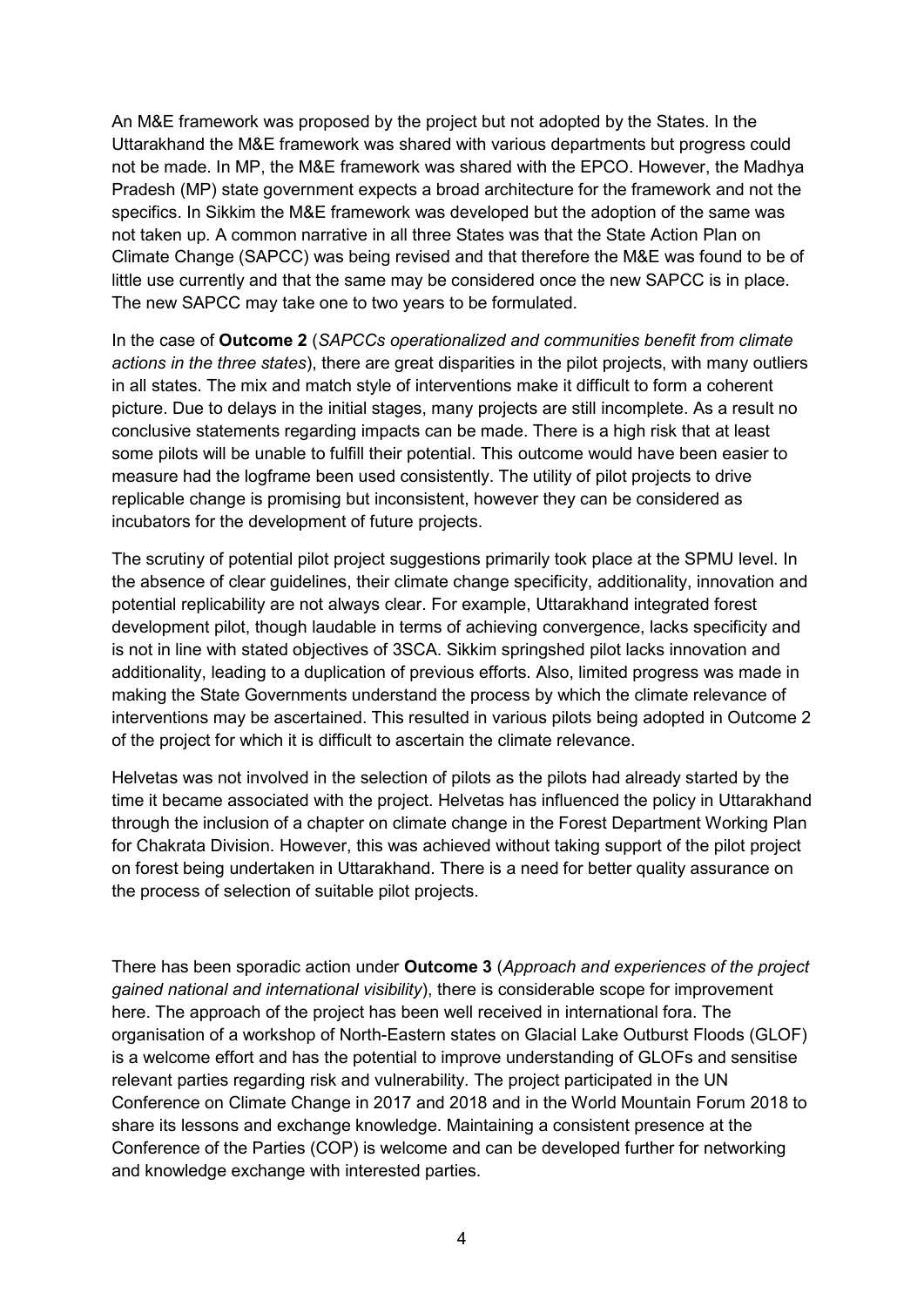## **Context and Relevance**

The overall goal and design of the project is perceived to have been highly relevant by stakeholders to needs of the 3 states during its implementation period. Expectations that the SAPCCs would enhance access to external Climate Change Adaptation (CCA) funding have now shifted, due to external factors beyond the project's control, to making better use of existing department budgets and government schemes.

The design of the project implies that doing (Outcome 2) is a great way to learn, and build capacities (Outcome 1). In practice this has turned out to be true, and while some of the actions may still require significant follow-up before being replicable and impactful, it is apparent that these activities have been an incentive and focus giving traction to the more strategic and generic capacity building activities of the project. Surprisingly, given the small size of the project, the project actions have been cited by the smaller states as being the highlight of reporting on SAPCC to national government.

The relevance of the water sectors remains very high, both in the context of climate change adaptation and broader development. The other sectors are also perceived as highly relevant. In the view of the review team the disaster risk management activities are highly relevant, if not always perceived as the highest priority by all stakeholders. In the case of the forest actions the relationship to climate change specific actions needs to be more clearly articulated. It is possible in one case that applying a climate change approach within a general poverty reduction strategy to increase resilience has led to possible distortions in the selection of the most relevant activities from the perspective of communities. The climate change mitigation activities (energy) while clearly a priority for Uttarakhand were an outlier to the project which was otherwise focused on adaptation approaches.

## **Efficiency**

The individual actions of the project, once started, have generally been efficiently implemented at a reasonable cost, but the project as a whole has struggled to utilise the overall time available to show impact. The range of sectors and geographies involving a considerable number of stakeholders have very likely contributed to the delays as has the late signing of the TA contract.

The project efficiency, and the number of stakeholders the project needs to engage with, is also influenced by the level, intensity and type of engagement with stakeholders at state capital, district and community scales. To date the main capacity building gains have been at the state capital level. The deepening of training to district level and community levels is foreseen, but it is too early to judge the project's approach.

#### **Effectiveness**

The project has been notably effective in facilitating a constructive engagement between a large number of state-level actors in the consultations, during 2016 and 2017, on selecting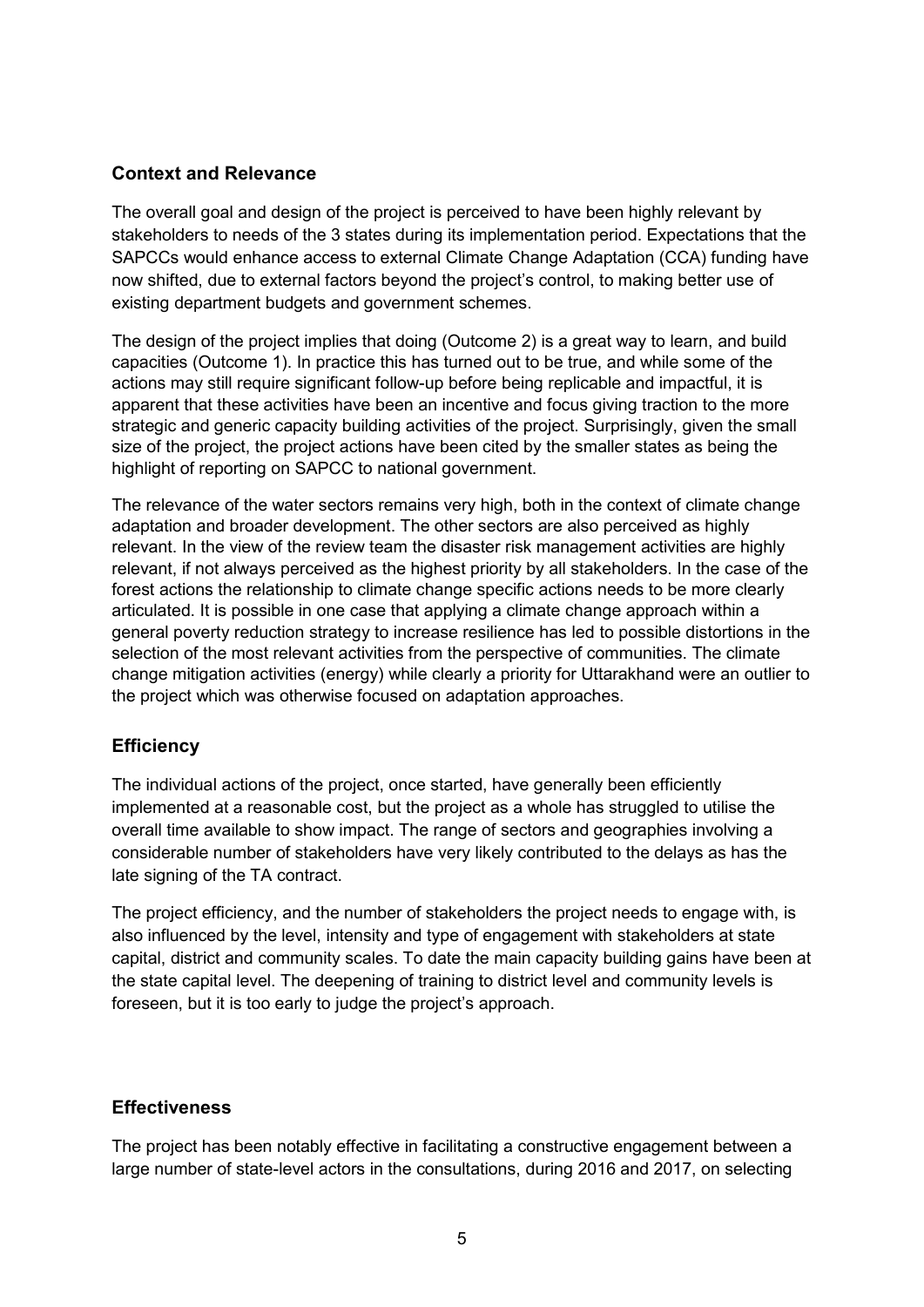project actions and in trainings. Sikkim stands out as an example of a collegiate approach between departments.

The wide scope of the project has resulted in a trade-off between efficiency and effectiveness. Given nature of the project design and the level of climate change capabilities and awareness the broad scope of the project does appear to have been a reasonable approach as stakeholders grappled with a new and complex topic that cuts across sectoral boundaries.

Financing the SAPCCs has rightly been a general capacity building topic, and there are also examples of the project's direct engagement with successful applications for project funding from national government climate change schemes (NAFCC and CCAP) and for utilising non climate change specific schemes for addressing climate change specific needs (MGNREGA). Nevertheless even in MP, with its competent and experienced EPCO leadership, it is accepted that there is still a long way to go.

SAPCC M&E is still at a formative stage and no clear consensus exists on the most appropriate way forward. Possibly there is an opportunity to use some of the projects learning and studies to inform the SAPCC revision process, but it might already be too late to do this. Other opportunities to either develop a generic IT architecture, or to develop sector, or indicator, specific approaches do not appear to have been considered in depth. The general approach to build generic M&E capacities is, in the context, a reasonable approach, but inevitably a slow one.

A large proportion of the actions (pilot projects and studies) indicate the potential to be highly effective. But critical work still remains to be done in almost all areas before the effectiveness can be demonstrated. For example documents (such as technical guidelines) are not yet available summarising the potential for replicating pilot projects. In addition the pilot projects even when completed may not be over a long enough timescale to generate the evidence required to scale-up.

It is now appropriate to consider whether a narrower focus would both accelerate and allow increased technical focus and concentration of resources on the most promising opportunities (see *Recommendations* section)

#### **Impact**

We can with some confidence say that climate change capacities at the state-level have been enhanced. But given that some of the most promising work of the project is still to prove its effectiveness the project is inevitably yet to translate these gains into significant impacts on communities.

A provisional assessment of the available evidence and context suggests that the Disaster Risk Management activities in both Sikkim and Uttaranchal have high potential and are relevant climate change adaptation specific actions – but with somewhat varying degrees of buy-in at the highest levels of the states depending on perceptions of hazards occurring. The spring rejuvenation activities are highly relevant action responding to a high priority state level issue that it is highly likely will be negatively impacted by climate change. The project approach is appropriate and ready to be scaled up (and were largely already ready for scaleup inn Sikkim at the beginning of the project). The water sector initiatives in MP are a potentially cohesive body of innovative work and climate change specific work that is a high priority to the state because of its centrality to rural incomes. The work in the Disaster Risk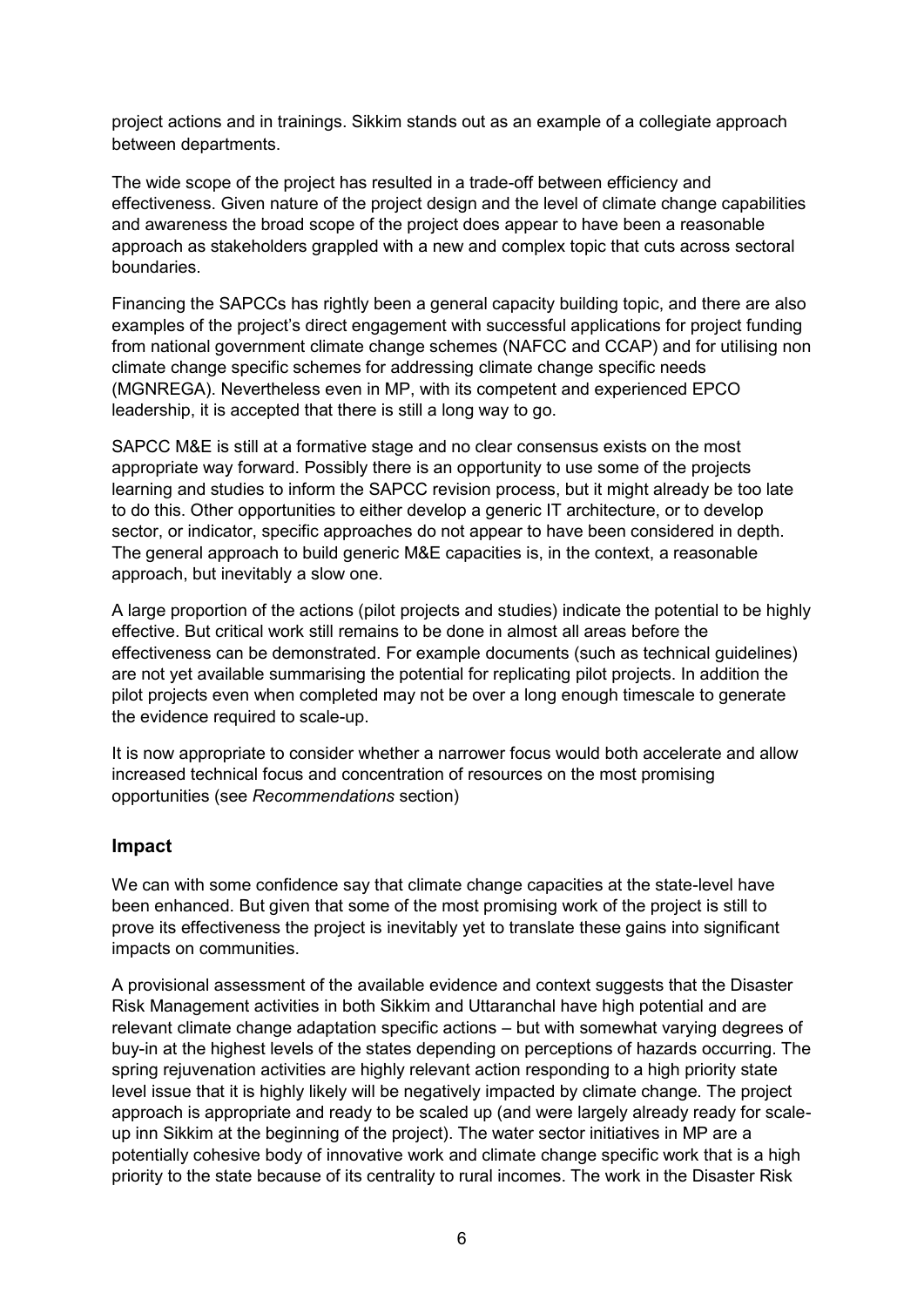Management sector lags behind but this might be related to the remote location such as in the case of South Lhonak lake, or the innovative nature of the actions which could have caused some delay in implementation and impact is not yet visible. The forestry actions have been the most difficult to assess, and neither initiative, as things stand today, has a clear pathway through to impact. The energy sector reports in Uttarakhand are a self contained set of work that require little further project involvement. The tendering pathway forward for the pine needle initiative is straightforward.

## **Sustainability**

The structures and processes initiated by the project at the state level, notably the CC working groups, and training capacity have created enhanced sustainable capacities. Inevitably sustainability of these capabilities are hard to pin down in terms of objective and verifiable indicators. The sustainability of the community level impacts are at this stage extremely hard to judge, nevertheless we can possibly predict that it is reasonable to expect that public funding will be available to support DRM, providing the approaches are technically robust and sustainable. For the water sector activities similarly it is likely that their economic and human development gains are so significant that they will attract funding providing the technical solutions advocated are robust and socially relevant.

## **4. Part Two - Second Phase Recommendations**

Based on the evaluation, the project should be extended to a second phase to leverage the work already conducted and to intensify its efforts in focus areas. We offer the following recommendations for optimising the second phase of the project. The first set of recommendations is focused on strategic reorientation for the second phase; the second set focuses on M&E and the third set is about project implementation

#### **Strategic Reorientation**

1. In order to build synergies with other ongoing SDC projects (notably IHCAP) the project should **reorient its geographical focus to the Himalayan states of Sikkim and Uttarakhand**. This allows the project to build upon lessons learnt, avoid duplication of effort, and benefit from existing relationships.

There are costs associated with removing MP from the next phase, such as the loss of potentially successful pilot projects and visibility; such a move may affect relationship with MP state leadership, there may be a reduced impact on national policies (as SDC might get pigeonholed as being relevant only to mountain states).

However there are significant benefits as well. SDC energies can be focused; reduction of State PMUs to two (from three) would result in improved oversight, lower personnel costs and increased replicability of interventions due to the similar ecological setting of Sikkim and Uttarakhand.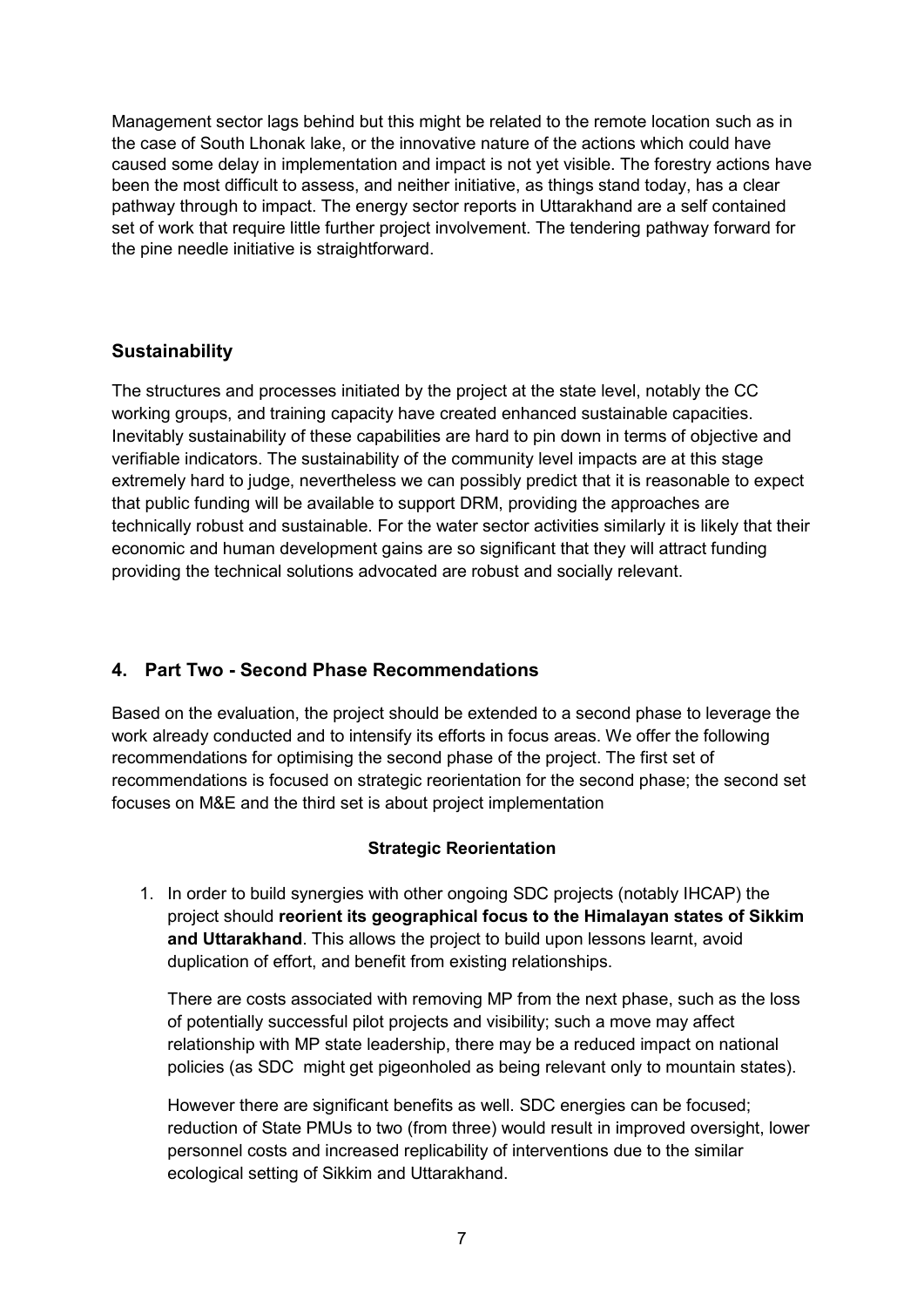On balance we believe that the benefits of coherence outweigh the costs of excluding MP from the second phase. MP has a very cohesive and innovative programme with a focus on water. However, when considering 3SCA as a whole, the proposed basin approach for the 2nd phase, and the proposed strong focus on Disaster Risk (*see below*), would make MP an outlier. It would still be feasible to keep working in MP, but this would not be in line with the broader strategic shift that is needed to ensure coherence.

- 2. The **sectoral focus of 3SCA should be narrowed** to **Disaster Risk Management** (including Disaster Risk Reduction) and **Water**. Of these DRR focused on Early Warning System (EWS) for GLOFs in Sikkim and Landslides in Uttarakhand would be ideal and climate change specific. IHCAP can be used for outreach to other Himalayan states as well as to gain inputs from VRAs that have already been conducted. While the Ministry of Environment, Forest and Climate Change is the nodal agency for climate change related activities in India engagement with the National Disaster Management Agency (NDMA), Ministry of Home Affairs, may also be enhanced to maintain diversified set of country partners. The role of NDMA would be critical also for the scaling out of the early warning system from Sikkim to other states of the Indian Himalayas and for policy influence.
- 3. **Socio-hydrology** should be used as a comprehensive framework to ensure coherence and to support integrated solutions at the intra-state basin-level. Decreasing water availability and precarious water access conditions as a result of climate change are critical issues in many mountain regions and drylands. At the same time, construction of dams for hydroelectricity, flood protection, and irrigation continues apace on a global scale and has led to a massive transformation of river systems with significant environmental and socioeconomic outcomes. Against these characteristic trends, the research field of socio-hydrology emerged recently as an attempt to better understand the interactions and feedback loops within water management systems. The complete set of environmental conditions and development trajectories in both, Uttarakhand and Sikkim, calls for an integrated socio-hydrological approach. Using this scientific approach in development planning helps to cope with diverse challenges ranging from food security over water-related hazards to insufficient water quality and associated health issues.

Socio-hydrology offers novel entry points for integrated engagements between the natural and social sciences across different scales ranging from the plot level to entire watersheds, and from rural to urban areas. Socio-hydrological interactions are highly spatially and temporally dynamic, having been shaped by the interplay of fluvial runoff, sediment loads, water distribution mechanisms, socioeconomic conditions, and external development interventions. Integrated approaches are emphasized on the international agenda, as e.g. the forthcoming 2019 IPCC Special Report on Climate Change Adaptation focuses on both the Physical Science basis and the **socioeconomic dimensions of impacts, adaptation, vulnerability and resilience.** The set of development challenges in Sikkim and Uttarakhand invites to couple social and environmental aspects in SAPCCs.

4. The scale of the project should be at **intra-state basins on the watershed level**. In the case of Sikkim it could be the Teesta Basin from the upper tributaries down to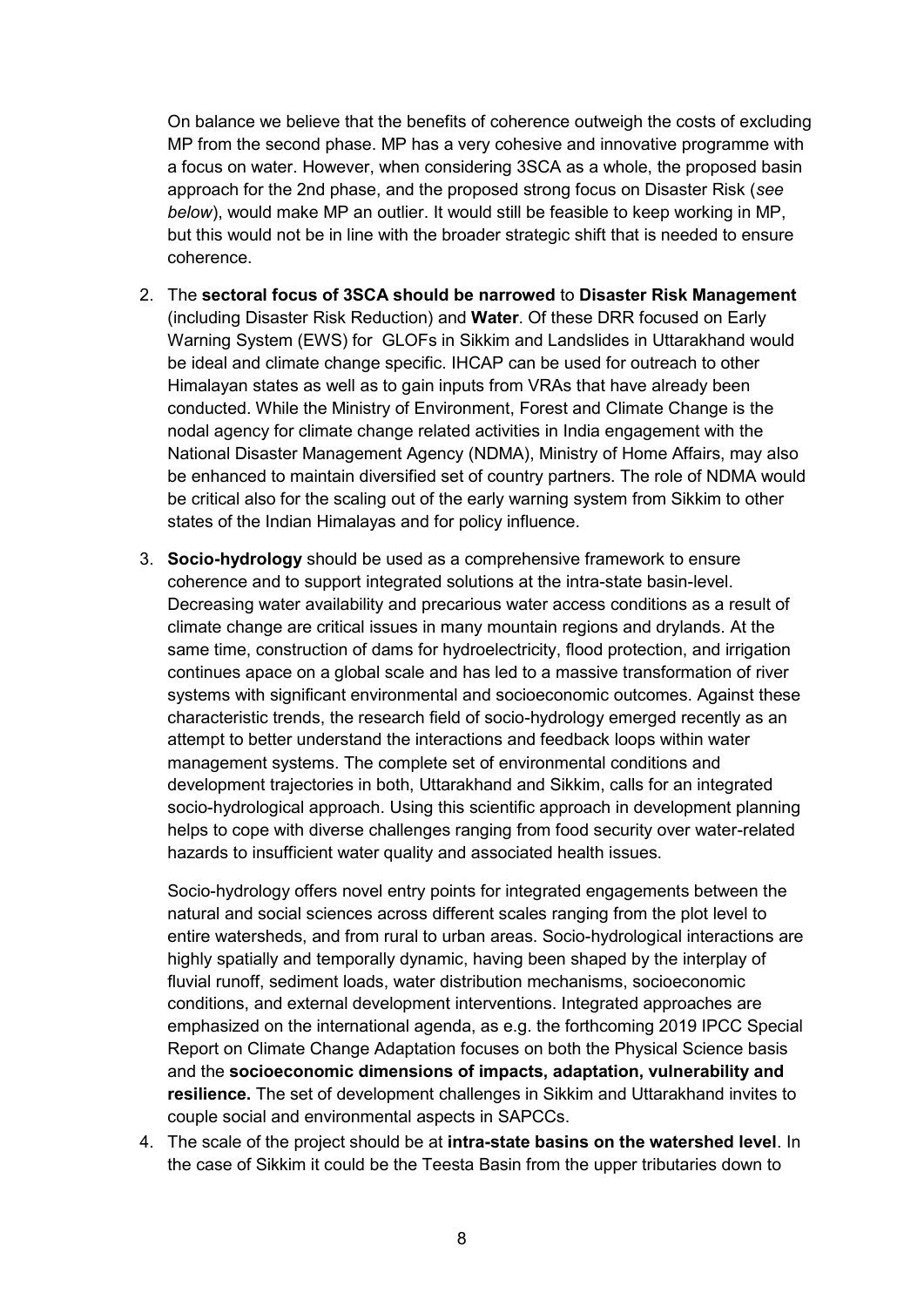Gangtok and in the case of Uttarakhand, it could be a basin such as Bhagirathi or Alaknanda. This would help integrate upstream communities with urban agglomerations, in this case the two state capitals. The inclusion of state capitals would ensure political buy-in and the inclusion of upstream towns and villages will help to ensure coherence as these are part of the same system. For example, the GLOF risk for Gangtok is interconnected to those of upstream communities.

- 5. We recommend that the focus of 3SCA in the second phase should be strategic and integrational in nature. As pilot projects have generally been individually tailored to specific priorities of state governments, they may distract from the holistic vision and lead to a disjointed development of the project. However, they have been effective in serving as "hooks" for ensuring the participation of State governments. To make the optimum use of pilot projects, **the process of selection of pilot projects should be redesigned** in the second phase (*see Recommendations 16 and 17*).
- 6. **Restructuring the chain of command to bring the project directly under the SDC** with backstopping support provided by Helvetas.
	- a. It is feasible to continue with the current structure of having the National PMU and the State PMU with UNDP. The advantage is that UNDP has good working relations with the Ministry of Environment, Forests and Climate Change (MoEFCC). However, this is suboptimal as it would lead to a continuance of support to non-strategic interventions. Also, the visibility to SDC will be low if the project is implemented with UNDP. The UNDP national leadership appears to have some reservations about giving the 3SCA a higher priority, as it is not part of their intended focus area. This would only add to the difficulty of a continued working relationship with the UNDP.
	- b. It would be preferable to have the National PMU at MoEFCC with employment contracts directly issued by SDC. Similarly, State PMUs may be placed with the Departments with direct employment contracts with SDC. This approach would be easier with a MoU in place between SDC and MoEFCC. This approach has the advantage of giving higher visibility to SDC and also provides much more direct control over the project activities.

#### **Monitoring & Evaluation**

- 7. The contribution of the second phase of the project to **operationalising the M&E of the SAPCCs should be contextualised within the core themes of the project**. Two important implications flow from this recommendation
	- a. There will be no project goal to explicitly operationalise M&E for the entirety of SAPCC, but only those parts of the SAPCC which are covered by the 3SCA's core themes.
	- b. The M&E work undertaken by the project (M&E of the 3SCA itself and support to the M&E of the SAPCCs) will be consolidated into one framework.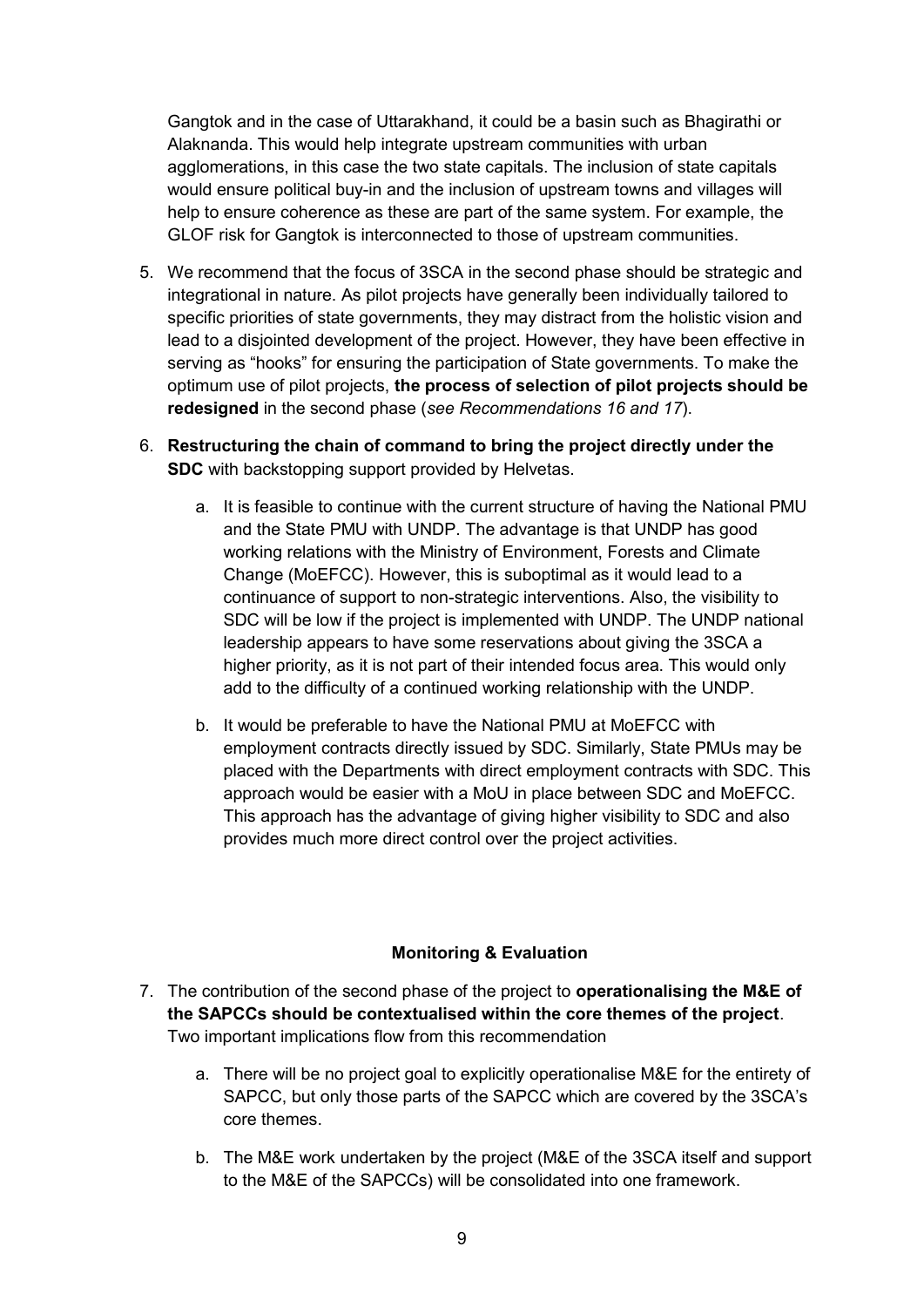A consolidation of 3SCA's internal M&E framework with the M&E of the SAPCCs is intended to lead to a demonstration effect, the identification of shared indicators common to both internal and SAPCC M&E and to become a major contribution of the 3SCA.

- 8. It is recommended that a project **Performance Measurement Framework** (PMF), consistent with point (b) in the paragraph above is prepared and formally approved by SDC once the proposed second phase goals and results are agreed. It is suggested that the PMF for the second phase follows standard practice and includes indicators for both higher and lower level achievements (from objectives to outputs) and a description of the tools to be used to collect the data for each indicator. It is further recommended that
	- a. At the beginning of phase 2 the project identifies indicators within the PMF which are of sufficient relevance and quality to be potential long term climate change indicators adopted by the state for use beyond the end of the second phase (and ideally adopted by the SAPCCs).
	- b. At the end of phase two the project undertakes a dedicated review of the progress made to measure the potential long term indicators identified under point (a) in the paragraph above and prepares technical guidelines for measuring climate change indicators within the core themes of the second phase and
	- c. The project facilitates a process with principal stakeholders in each State to select key performance indicators (KPIs) from amongst the indicators included in the technical guidelines under point (b) above. The project may wish to consider limiting the KPIs to 2, at least initially.
- 9. The **rationale for the M&E recommendations** in the above two paragraphs are based on the lesson learned during the first phase that operationalisation of a comprehensive M&E framework for the SAPCCs is beyond the resources of the project. In addition it is judged that the SAPCC M&E framework, and its subsequent operationalization, can be achieved in a more coherent manner within the context, and timeframes, of the work being undertaken to revise the SAPCCs.
- 10. It is recommended that during the process to identify high level **climate change indicators** the project considers the work already done by 3SCA and IHCAP on Vulnerability Risk Assessments (VRA). The combined experience gained by the two projects in developing the VRAs, and the VRAs themselves, can provide insight on how to measure the impact of interventions to reduce the vulnerability of mountain communities to climate change. This recommendation is based on the principle of first exploring the potential of existing data sources and capabilities to meet information needs before creating new demands on the already stretched data gathering capacities of State Governments.
- 11. It is recommended that resources are allocated at the beginning of the second phase for a study recommending pathways for introducing **technical platforms** that facilitate the collection, analysis and distribution of climate change specific indicators in general and specifically those included in the PMF that have potential to be used beyond the end of the project.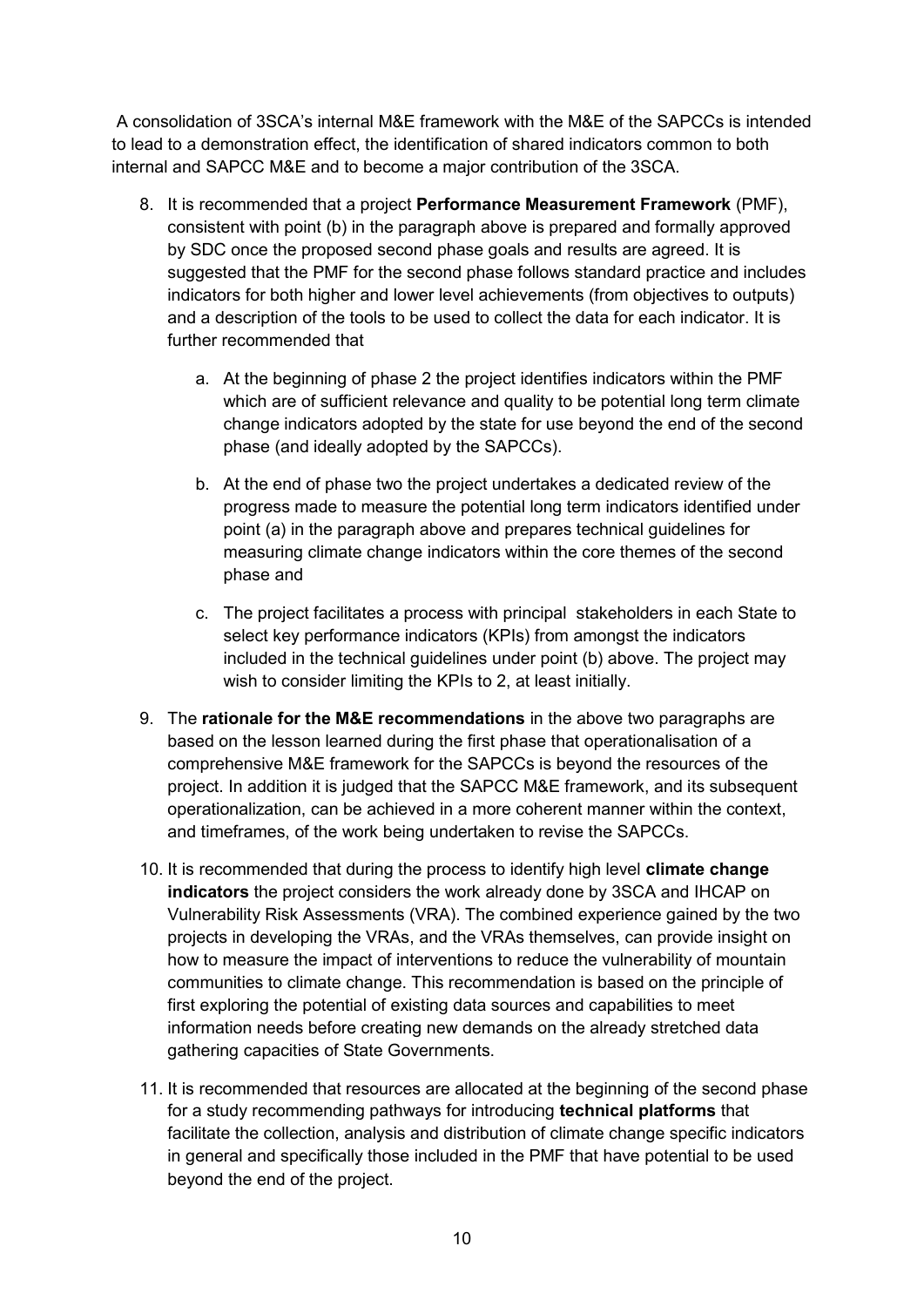- 12. The general recommendation to focus the bulk of the project's M&E effort on to the core themes should not prevent the following;
	- a. The continuation of work by the project during the first phase to support line departments provide information on achievements relevant to the SAPCCs,
	- b. The participation in generic M&E training and capacity building events of line department staff involved in climate change related activities that are not directly part of the second phase core themes or
	- c. The development of technical platforms for managing data that have the potential to be used beyond the needs of the core themes.

#### **Project implementation**

- 13. As the Joint Steering Committee meetings could not take place as originally envisaged due to the lack of involvement of the MoEFCC, it is advisable to have an additional system in place to ensure effective steering. This may include the constitution of a **National Advisory Group** to provide guidance on strategic interventions and possible policy traction for various activities.
- 14. It would be useful to have an **Expert Group at the state level**. This would serve the purpose of ensuring quality of various reports and documents being produced. The group of experts would also provide inputs in terms of the relevance of the pilots to the climate change adaptation agenda.
- 15. With specific reference to point (a) in the paragraph above, it is recommended that the effective and efficient support provided by the project in Uttarakhand to line departments and the state climate change cell to **identify and consolidate reporting on existing expenditure** related to climate change should be (a) expanded to the other State(s) and (b) developed to include indicators of what has been achieved with this expenditure.
- 16. Implementation of a robust system of **quality assurance through independent external scientific review** (separate from the SDC and the proposed state level expert group) of proposed interventions, including pilot projects. This should be done to ensure interventions are climate specific, coherent and in line with overall project goals. This can be implemented through an international panel of experts or a single scientific reviewer to be consulted, as required. This is necessary as IPCC guidelines, global best practices and emerging scientific evidence should inform these interventions in order to ensure that:
	- a. SDC resources are invested to ensure maximum additionality in terms of climate change.
	- b. State governments and local expert groups have access to the most advanced climate change knowledge.
	- c. Interventions from comparable international geographical settings, for example on GLOFs in the Andes are drawn upon.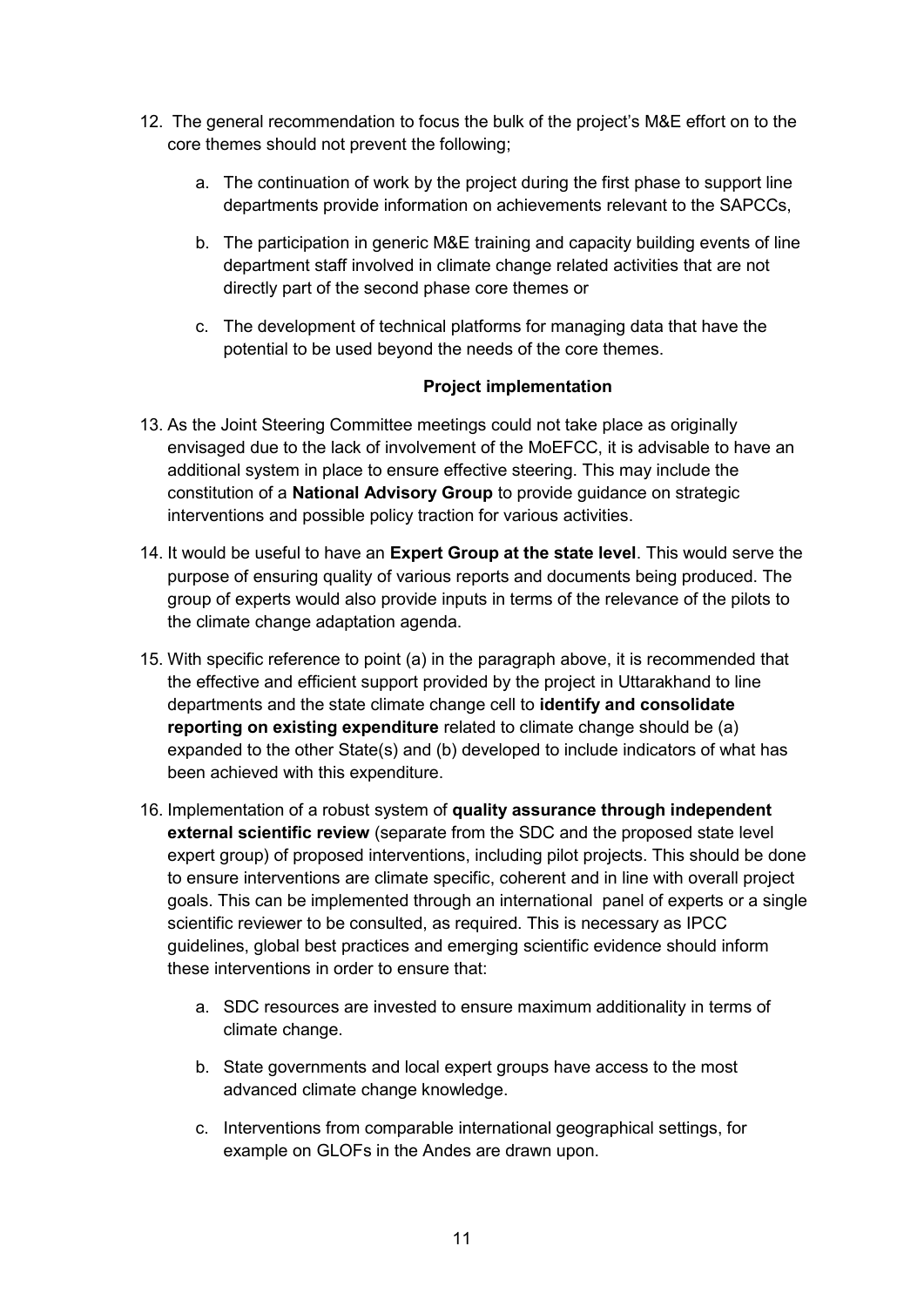- d. Lessons drawn from 3SCA are scientifically robust, internationally replicable and credible. As an additional benefit, this would improve Outcome 3.
- 17. Any **pilot projects taken up should be highly collaborative** and have a focus on the learning process. Pilot projects should not be seen in terms of a wishlist of interventions that can be approved or not. Rather any pilot project should emerge through a collaborative exercise where the essential (must have) aspects of a pilot project are identified, and there is a focus on *iterative* and continuous improvement of the deliverables. It should be clear to all stakeholders that the success of the pilots is to be seen in terms of the learning generated and not specifically in terms of desired outcomes. To create space for the kind of intensive collaborative working style this requires, suitable personnel resources would need to be provided. A *Prince2 Agile* project management method would be ideally suited for this purpose.
- 18. If possible, there should be an involvement of an independent third party in the **quality assurance process for the 3SCA** as a whole. This process should take place regularly at predefined intervals of around 4-6 months and the timeline should be clearly communicated to all stakeholders. The necessary documentation, especially the log frame should be in place and used consistently.
- 19. A kick-off workshop at the beginning of the next phase should be used to generate a **vision document** through the participation of all stakeholders. This document typically answers questions such as: Why are we carrying out this project? Who is it for? What would a successful project look like? Such a document is useful in giving the team a shared vision, take ownership of the project and is something to refer back to when important decisions need to be taken: Would a given action be in line with our vision? Distinct from performance measurement and indicators, this is more informal, collaborative and generated organically by the team.
- 20. **Clearly documented guidelines** on best operating practices, necessary documentation and a basic framework of activities considered strategically relevant to ensure coherence. The existence of clear guidelines also ensures that there is minimal disruption due to personnel changes. The guidelines should be clearly communicated to all internal stakeholders and external stakeholder should be informed as necessary.
- 21. **Project Management by exception.** Norms should be clearly defined at the beginning of the phase and any deviations or problems with meeting them should be escalated to the NPMU and SDC. This will ensure that management resources are used effectively and changes can be made on the go, before a formal review is conducted. Project deliverables such as the creation of technical guidelines, on ground activities, deadlines should be clearly stated and the acceptable deviations should be stated. For example, say a delay of upto 2 months on a given target can be addressed by the state PMU, more extreme foreseeable delays would lead to an involvement of the proposed National Advisory Group, etc.
- 22. **Capacity enhancement of states on climate finance** should be emphasised. States should be sensitised about the availability of climate funds through centrally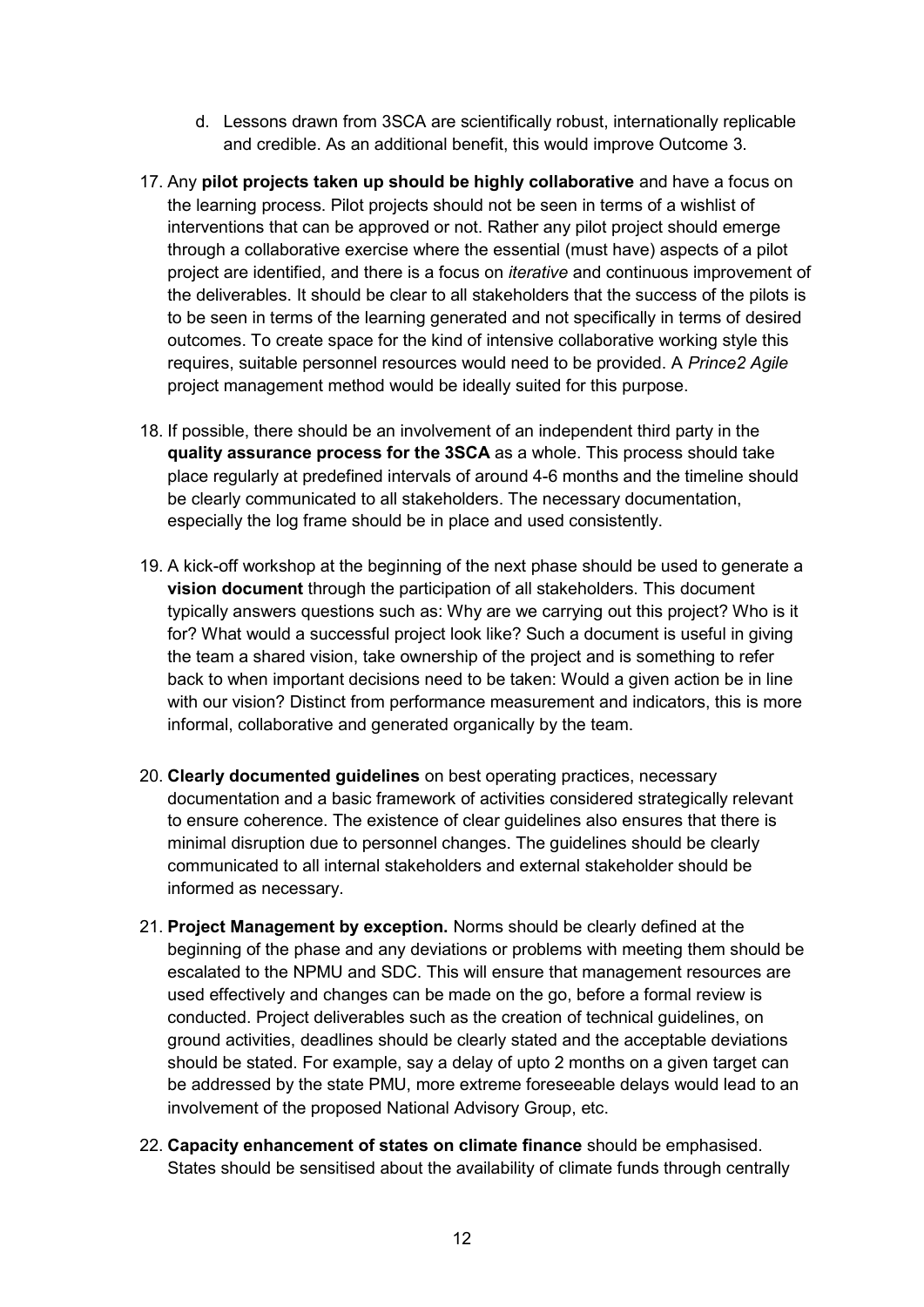sponsored schemes, multilateral and bilateral initiatives as well as international climate finance. But the emphasis should be on utilisation of existing and already budgeted funds.

23. **Capacity building trainings** for stakeholders on the Climate, Environment and Disaster Risk Reduction Integration Guidance (CEDRIG) tool developed by SDC or other similar tools by development sector agencies.

# **Part Three - Sector specific comments**

#### **Water**

There is unanimity amongst state officials that water is the number one priority sector for all three states. Despite the diverse climate sensitive geographical contexts, all three states will be affected by Climate Change in the water sector and any action must take their specific climate vulnerabilities into account. The project is focused on springshed revitalisation in Uttarakhand and Sikkim and on groundwater recharge as well as the development of a Decision Support System and water policy for medium-scale schemes in Madhya Pradesh.

Due to the importance given by all states, this sector is likely to have a high degree of buy-in and should therefore continue to be a focus area of the project in the following phase.

**The Decision Support System (DSS)** for reservoir catchments and command areas in MP has the potential to be a very useful tool for 5 year planning. The DSS integrates climate change and is clearly required by the Department of Water Resources. However, for the tool to serve a larger purpose it would be necessary to have the tool being used not just by the water resources department but also other stakeholders such as agriculture and forest departments and farmers.

**Aquifer recharge using shafts** in MP is an innovative approach and is relevant from the both the state requirements and as well from a climate change perspective. The supply side management has also been matched by demand side management as well such as the promotion of System for Wheat Intensification.

**The work on springs in Sikkim** with focus on better measurements is unlikely to add value to the climate adaptation strategy or action on ground and would only provide better evidence that the spring shed management approaches works. This evidence is of limited value as at the national level spring shed rejuvenation is already recognized as a key activity in the Himalayas for climate change adaptation, making this effort superfluous.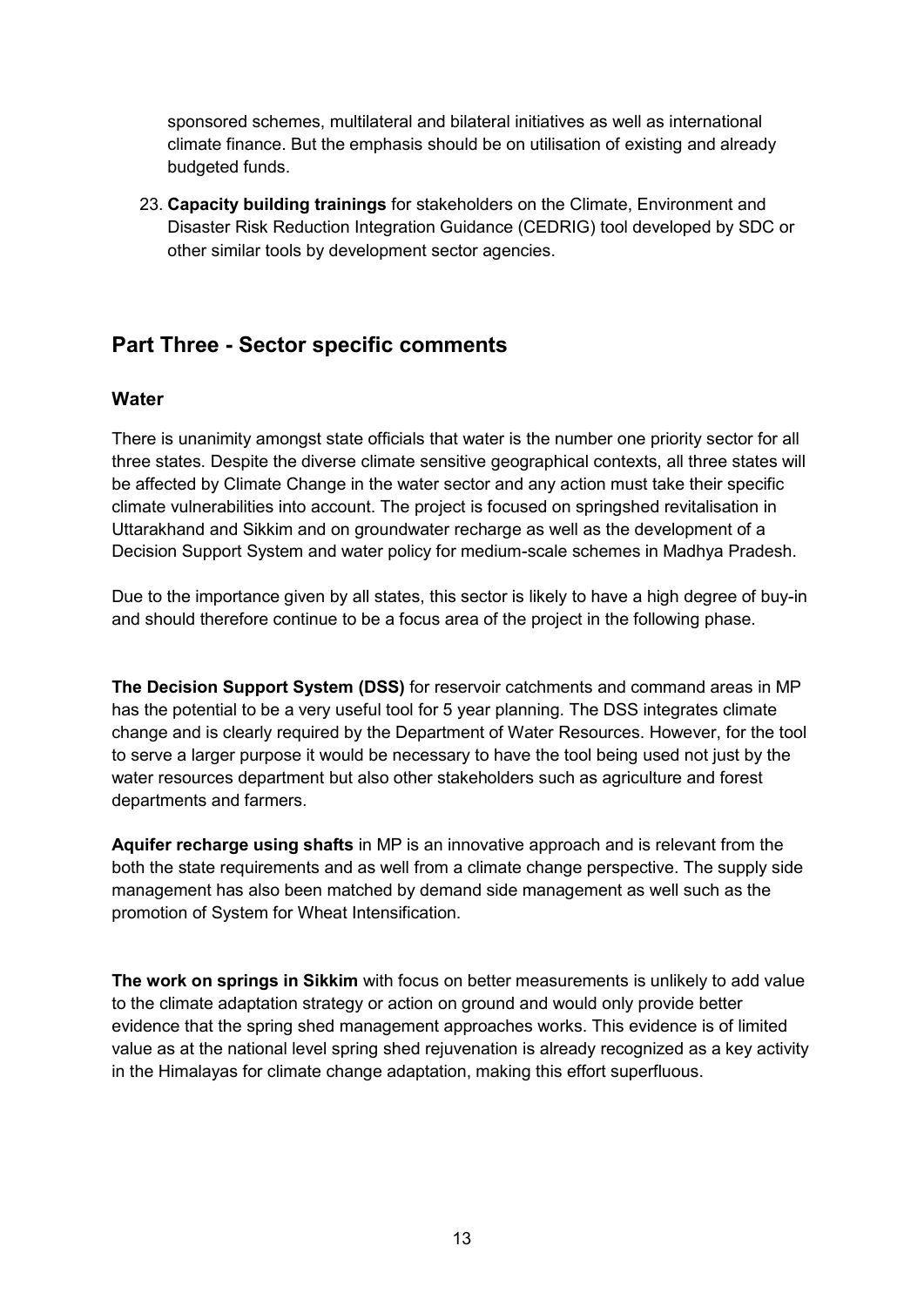## **Disaster**

In order to respond to the increased frequency and severity of landslides in Uttarakhand resulting from torrential rainfall events, the project focused on an integrated technological approach which includes real-time weather data with high temporal resolution to capture rainfall intensity and spatial-temporal pattern of potential occurrence. The implementation of an effective Early Warning System depends on the integration of Automatic Weather Stations in the existing IMS network together with landslide susceptibility maps and community awareness campaigns. This project component is climate change specific and innovative (High relevance) in supporting state capacities to adapt to climate risks. The combination with risk sensitive awareness campaigns and appropriate mechanisms to secure maintenance of related infrastructure are required for the sustainability of project measures.

The formation and rapid increase of proglacial lakes in Sikkim increases the danger of devastating outbursts and calls for an effective Early Warning System. This project component is highly climate change specific and relevant for all stakeholders. So far the project focuses on South Lhonak lake, located in an upper valley head of northern Sikkim. Efforts to reduce the lake level by syphoning and widening of the lake outlet have been carried out. The installation of an effective permanent monitoring system coupled with an Early Warning System is planned. While such interventions are seen as relevant amongst all stakeholders, the remote location and harsh climatic conditions are regarded as main obstacles for successful implementation. An integrated GLOF risk concept needs to address the large number of existing glacial lakes, the diversity of potential outburst mechanisms and an effective Early Warning System, which strongly depends on agreed alarm signals and evacuation procedures. In this context, the involvement and participation of all stakeholders, including the Army and ITBP is necessary for the implementation of robust risk reduction measures.

**Work on South Lhonak GLOF Disaster Risk Reduction** is promising. However, the challenge will be to capture the lessons from the related activities and to replicate the scheme in other sites in Sikkim and beyond in the Indian Himalayan Region. The community preparedness part is being taken up by the State's Disaster Management Authority (SDMA). However, the pace at which it is being done and the prioritization of the locations for the training is a matter of concern. While the Chungthang town is widely recognized to be most vulnerable to a GLOF event, the SDMA prioritized Singtam to take up community sensitization exercises. Capacity building support for the SDMA needs to be continued. The involvement of the District Disaster Management Authority (DDMA) seems to be limited as of now and needs to be enhanced.

## **Forests**

**Sikkim Forest Corridor** activity does not have a clear objective and appears to be a solution in search of a problem. If the objective is to reduce human animal conflict than the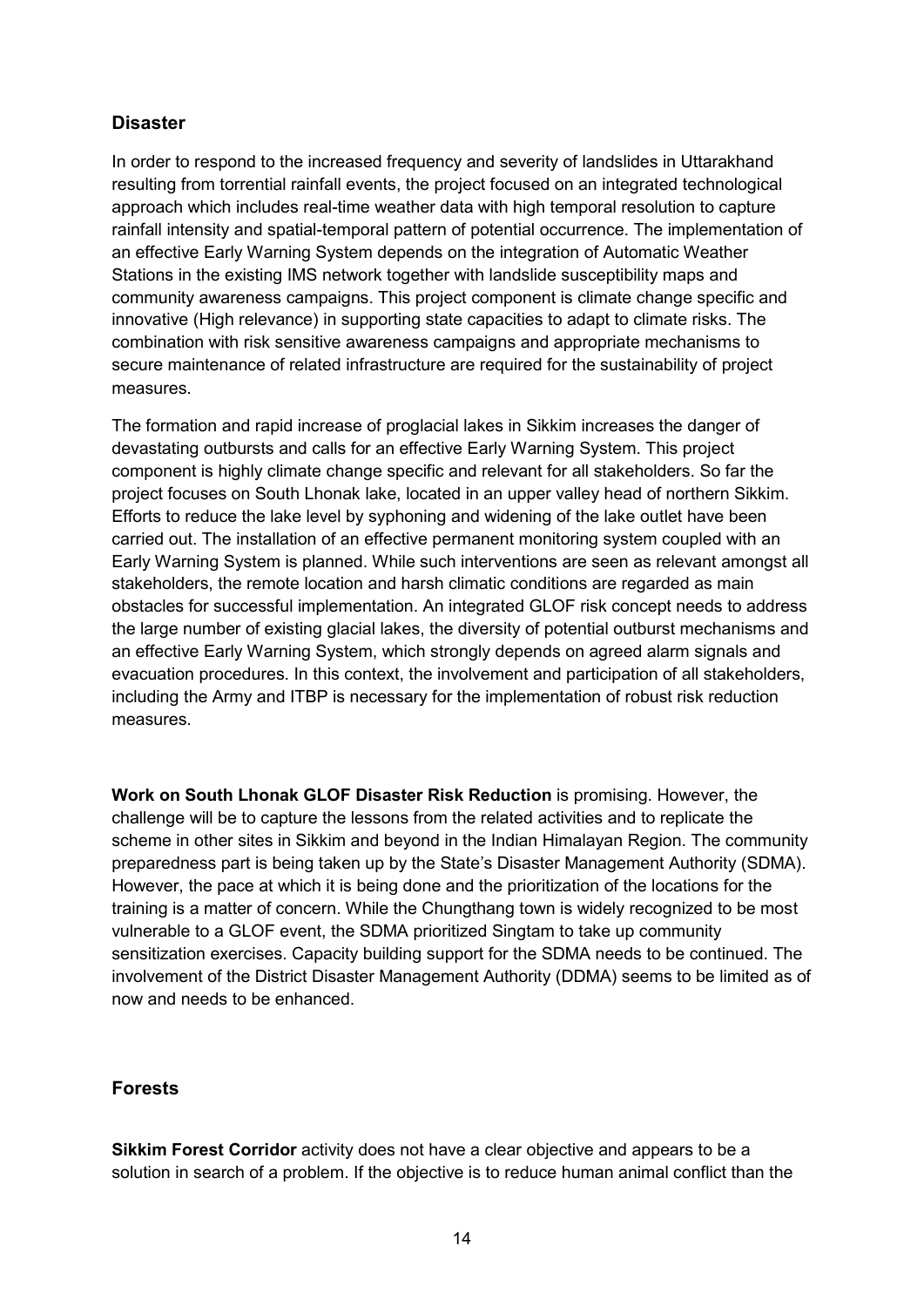current approach with a major focus on forest as a habitat for the black bear is unlikely to be sufficient. Although the use of forest corridors for biodiversity conservation is well established, and also climate change specific, this does not appear to be an aim of the SNA.

# **Energy**

This sector was seen as relevant only by the state of Uttarakhand. There already has been a report by Helvetas which is sufficient for the requirement. The impact or effectiveness cannot be estimated at present, however if forest pine needles are pursued as an energy source, this report could form basis for further action.

Considering the low relevance for the other two states and the lack of clearly identified climate specific action areas, this sector can be scaled down. This sector is ideally suited to public-private partnerships, therefore SDC can at best play an advisory role, with very low returns on project resources.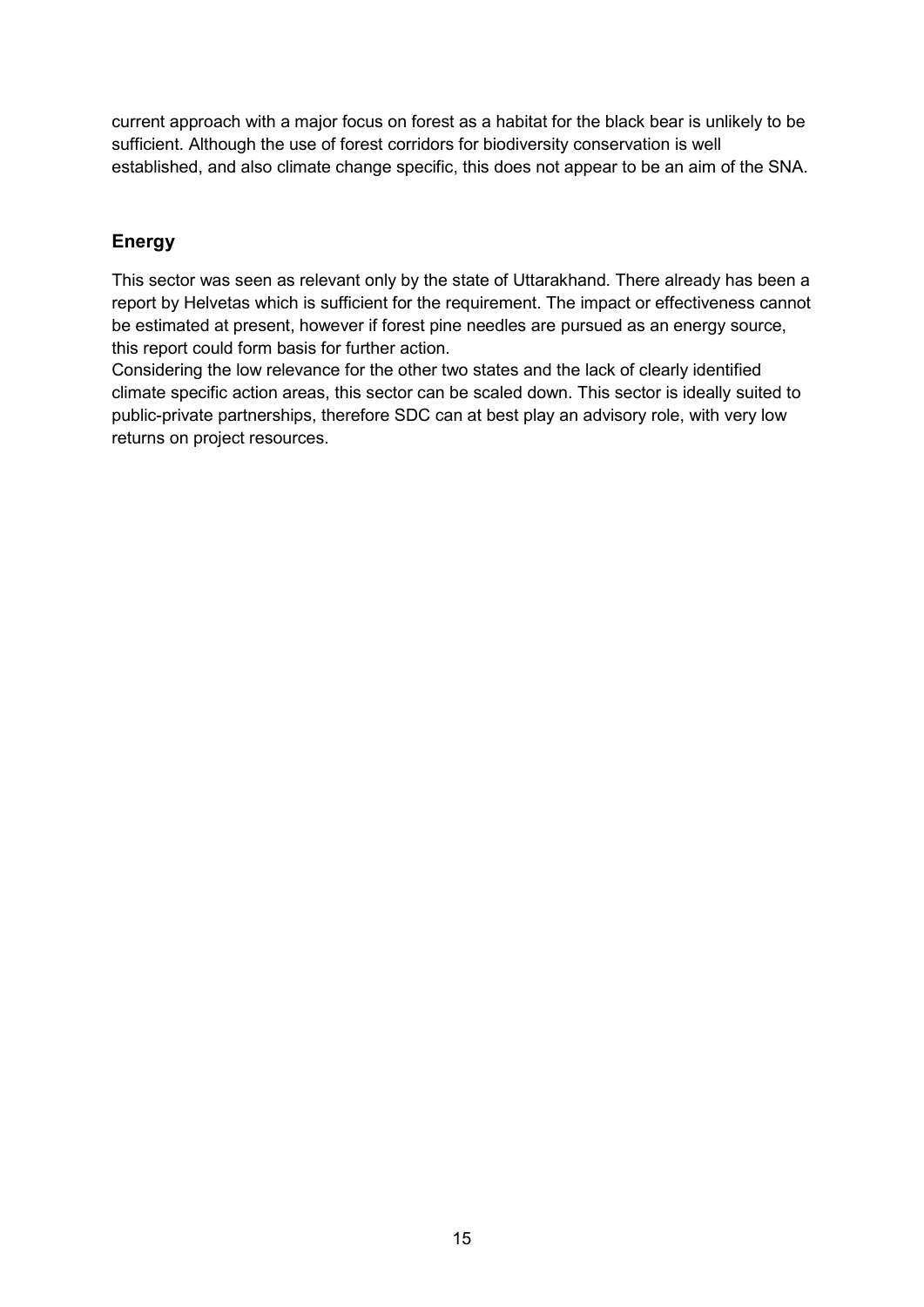## **Annex 1: Terms of Reference (ToR) for Review of Strengthening State Strategies for Climate Actions (3SCA)**

## **1. Introduction and Context**

Climate change is a major challenge for developing countries like India that face large scale climate variability and are exposed to climate risks. With large parts of its population dependent on climate-sensitive sectors such as agriculture and forests, any adverse impact on water availability due to changes in precipitation levels and falling groundwater tables are likely to adversely affect livelihoods and food security, thereby affecting India's developmental prospects. To address this issue, the Government of India developed the National Action Plan on Climate Change (NAPCC) in 2008 outlining existing and future policies and programmes addressing climate mitigation and adaptation. Further, Government of India requested all the States and Union Territories to prepare State Action Plans on Climate Change (SAPCCs) in line with the state specific issues. Although, these SAPCCs are in various stages of implementation, States are encountering difficulties in operationalizing activities envisaged in respective SAPCCs due to inadequate institutional capacities for identifying priorities and developing appropriate strategies, compounded by lack of dedicated funding provisions for climate actions.

To address some of these gaps that Swiss Agency for Development and Cooperation's (SDCs) Global Programme Climate Change and Environment (GPCCE) India has been supporting the operationalization of SAPCCs in Uttarakhand, Sikkim & Madhya Pradesh. This involves strengthening capacities in planning and implementing relevant climate actions across select sectors including water, disaster management, forest and energy. The "Strengthening State Strategies for Climate Action" (3SCA) project was launched in 2016 in the three states which were selected in consultation with the Ministry of Environment, Forest and Climate change, Government of India (MoEFCC), based on SDC's longstanding experience in mountains and semi-arid areas.

The overall goal of the project is to **integrate climate change actions into sub national planning**, benefitting local communities in India. The goal is to be achieved by strengthening capacities of state level departments and relevant institutions to plan and undertake specific interventions in climate sensitive sectors impacting large sections of vulnerable communities in these states. The outcomes of the project are as follows:

- Capabilities of state authorities to implement SAPCCs are enhanced;
- SAPCCs are operationalized in Madhya Pradesh, Sikkim and Uttarakhand; and
- Experiences and approach of the project gained national and international visibility

Rather than solely focusing on the implementation of specific sectoral strategies, the project seeks to institutionalize procedures helping to identify and select relevant climate strategies. These approaches are in line with the global discourse on risk assessment and selection of appropriate strategies as reflected in internationally agreed documents. The interventions under this project includes mobilization of appropriate expertise, capacity building of resource persons/institutions, support to strategy implementation and knowledge sharing amongst states and across other countries embarking on sub-national planning for climate change.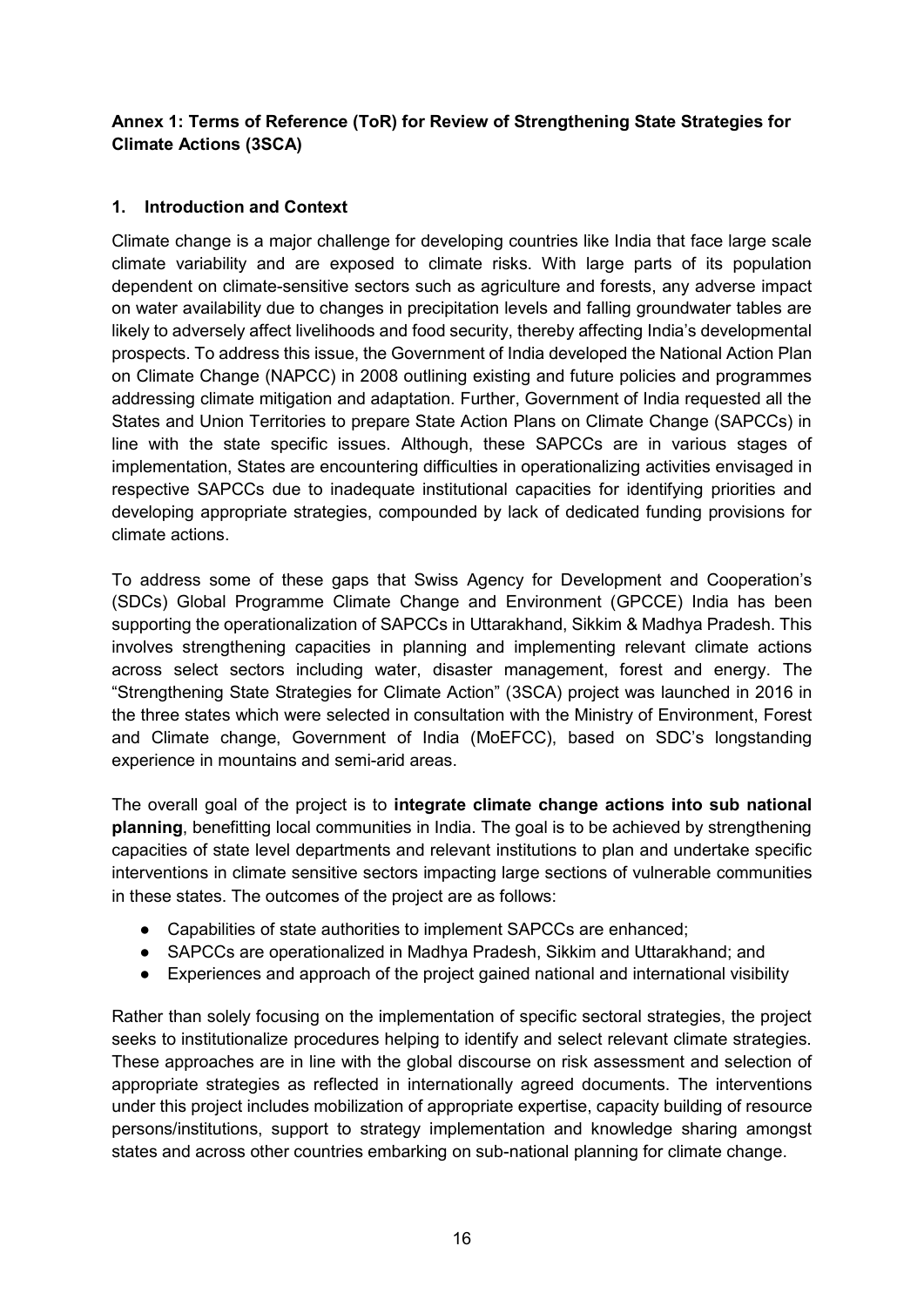The project is in line with the objectives outlined in GPCCE's 2014-17 Strategic Framework and the GPCCE India Strategy 2014-2017. Following the three-pronged approach (policyaction-knowledge), the project focuses on GPCCE's priority themes - water security, hazard and risk management, forests and renewable energy. The total financial outlay for the project is CHF 4.5 million, which includes funds for activities undertaken in India and for Swiss experts.

Another GPCCE India project, Indian Himalayas Climate Adaptation Programme (IHCAP) is also active in two of the three partner states (Uttarakhand and Sikkim) and supporting capacity building of state nodal agencies on climate change adaptation. Right at the start of the 3SCA project it was agreed that the two project will ensure certain synergies in terms of capacity building, i.e. IHCAP will raise awareness on climate change aspects and build capacities of state nodal agencies on broader climate vulnerability assessments, while 3SCA project would build capacities on sectoral vulnerabilities and adaptation measures.

#### **2. Project Steering and Implementation structure**

SDC is implementing the project through UNDP that has also developed the project "Strengthening State Strategies for Climate Action" in consultation with the SDC, MoEFCC and the three partner States. The SDC – UNDP partnership is assisting the state nodal agencies on climate change and focus sectoral departments in the implementation of activities in water, disaster management, forests, and energy sectors. The project is managed by the Project Management Units (PMUs) at the National and State levels. The National Programme Management Unit (NPMU) is housed in UNDP

| <b>State</b>      | <b>Ecosystem</b>       | <b>Key Sectors</b>                                            |
|-------------------|------------------------|---------------------------------------------------------------|
| Madhya<br>Pradesh | Semi-Arid              | Water                                                         |
| <b>Sikkim</b>     | Himalayan<br>Ecosystem | Water<br>and<br>Forest,<br>Disaster Management                |
| Uttarakh<br>and   | Himalayan<br>Ecosystem | Forest, Water, Energy<br><b>Disaster</b><br>and<br>Management |

and comprises of a project manager, and a finance-cum-admin assistant. The NPMU is responsible for coordinating the activities across the three states, and between MoEFCC, UNDP and SDC.

The State Programme Management Units (SPMU) are integrated with the State Nodal Agencies on Climate Change to ensure close interactions on a daily basis for smooth implementation of project activities. SPMUs comprise of a State Project Manager, a Project Associate and domain experts based on the focus sectors in the state. SPMUs are responsible for the preparation of the state level annual work plans, preparation of the terms of reference for each of the identified activities/interventions and regularly report to the NPMU on progress. For smooth operation of project activities and delivery of project outputs, inter-departmental working group comprising of nodal officers from sectoral departments and nodal agencies have been constituted.

Relevant sector-specific international expertise has been made available to the state governments through a consortium of Swiss and Indian experts led by HELVETAS Swiss InterCooperation.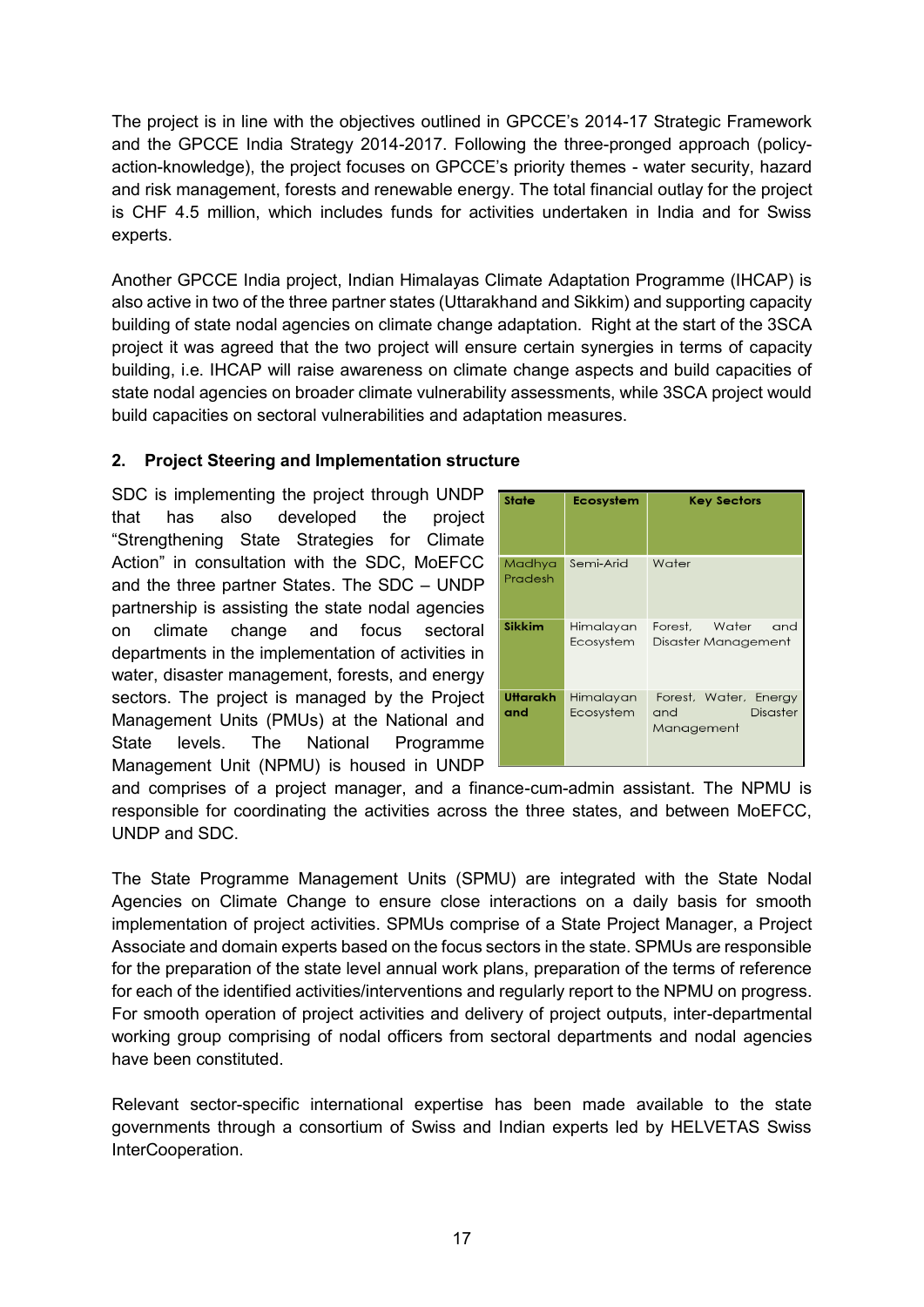For Project Management, the Programme Steering Committee (PSC) co-chaired by the Joint Secretary Climate Change, MoEFCC and the Director of Cooperation, SDC India has been set-up. The PSC includes representatives from UNDP and the nodal agencies of the states. The Committee meets at half yearly intervals and review the progress of the project and provide strategic direction for the project implementation in order to maximize the success of the project initiatives.

#### **3. Project Status**

-

In the first phase (2016-19<sup>1</sup>), the 3SCA project has been driven by the need to support the implementation of prioritized strategies of key focus sectors in each of the partner states. This involves supporting select departments to 1) systematically identify climate vulnerabilities and risks of climate change to their sectors; 2) shortlist appropriate climate actions; and 3) implement the feasible actions. Through this process, the departments are expected to be strengthened towards identifying and implementing robust climate actions.

**Capacity Building:** The project focused at developing human and institutional capacities through a detailed capacity building plan for the implementation of SAPCC. The capacity building plan was developed through a training need assessment exercise and in consultation with nodal agencies and focus sectoral departments in three States.

200 (approx) Government officials from State Nodal Agency and sectoral departments sensitized on climate change impacts, vulnerabilities and adaptation planning in three States. Technical support was provided to the State Government of Sikkim on conducting Hazard, risk and vulnerability assessment (HRVA) for Mangan, Gyalshing and Namchi towns of Sikkim. The State government has replicated the HRVA for Chungthang and Gangtok towns.

The sensitization and technical assistance to the state nodal agency and Rural Management and Development Department (RMDD), Government of Sikkim resulted in the formulation of a project proposal on "*Addressing Climate Change vulnerability of water Sector at Gram Panchayat Level in drought prone areas of Sikkim"* and approval of the same under National Adaptation fund on Climate Change (NAFCC) with an allocation of INR 2470 lakhs (CHF 3.6 million).

Additionally INR 500 lakhs (CHF 0.73 million) is under approval from MoEFCC under the Climate Change Action Programme (CCAP) for implementing a project on "Enhancing Adaptive Capacity to Climate Change through Conservation of Traditional Water Supply Sources (Wells and Bawadies) in Burhanpur District, Madhya Pradesh''.

**Policy level impacts:** The Himalayan state of Uttarakhand has allocated 1% of its annual budget for the implementation of climate change related activities identified in the Uttarakhand State Action Plan on Climate Change (USAPCC). State Government of Uttrakhand has created a budget head for climate actions and provided budgetary allocation of INR 50 lakhs to the State Climate Change Centre in 2017. In Sikkim, the "Well-being of Generations Act"

 $1$  The project was approved for implementation from January 2016 – December 2018. In 2017, the phase was extended by six months to conclude by June 2019.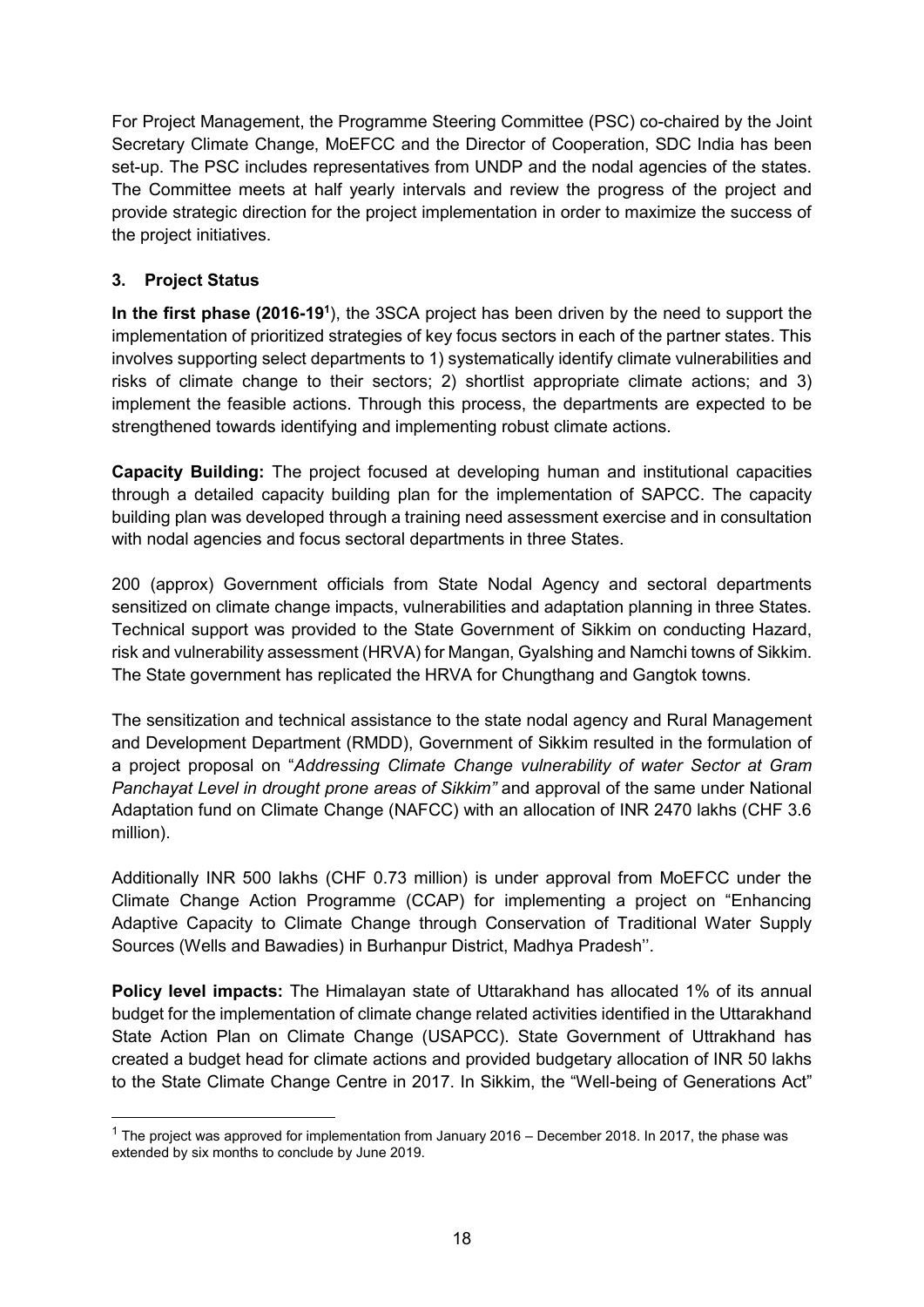for achieving sustainable development goals and improving quality of life of future generations which was drafted through project support is awaiting cabinet approval.

## **4. Objectives of the Review**

The objective of the review is to assess the overall performance of the project, including the impact, outcomes, outputs, partnerships, processes, and opportunities for potential scalingup (replication or broadening the scope of engagement) and to make recommendations for a potential next phase. The review is expected to provide insights into the **impact achieved, effectiveness and efficiency of results, relevance and sustainability of the programme, together with lessons learnt** and experiences gained in:

- Building capacities of the state nodal agencies and sectoral departments in systematic identification of climate vulnerabilities and risks of climate change to their sectors;
- strengthening of capacities on adaptation planning and implementation at the state level;
- supporting development of identified climate adaptive actions;
- documentation and dissemination of the process and approaches adopted by the project;
- synergies with other SDC projects, i.e. IHCAP

Further, the review will evaluate the effectiveness and efficiency of project management, particularly assess advantages of institutional anchorage within UNDP and partner states; synergies with the backstopping mandate; whether or not project plans have been, or will be, fulfilled; the capacities available for coordination, monitoring, planning, reporting, learning and resource management and the extent to which the project's resources have been used in a responsible and effective manner.

In terms of sustainability, the review shall answer to what extent the project activities covered financial, institutional, and socio-economic aspects to sustain the impact and results of the project benefits beyond completion of the project.

Assess how the project relates (relevance) to the main objective of the GPCCE strategy and development priorities at the national level. Are there indications that the project has contributed to, or enabled progress towards the national development priorities and GPCCE objective?

#### **5. Scope/Focus of the Review**

The specific objectives of the mid-term review are as follows:

- Evaluate the outputs, and any outcomes of the project already delivered, and determine and assess their contribution to delivery of the overall project's overall aims and objectives;
- Assess the effectiveness and efficiency of project implementation in terms of i) institutional anchorage within UNDP and partner states; ii) partnerships established; iii) Monitoring and Evaluation (M&E); and iv) risk management;
- Assess the long term sustainability of project interventions;
- Identify key 'lessons learnt' to date, particularly with regard to strategic processes and the mechanisms chosen to achieve the project's objectives to date;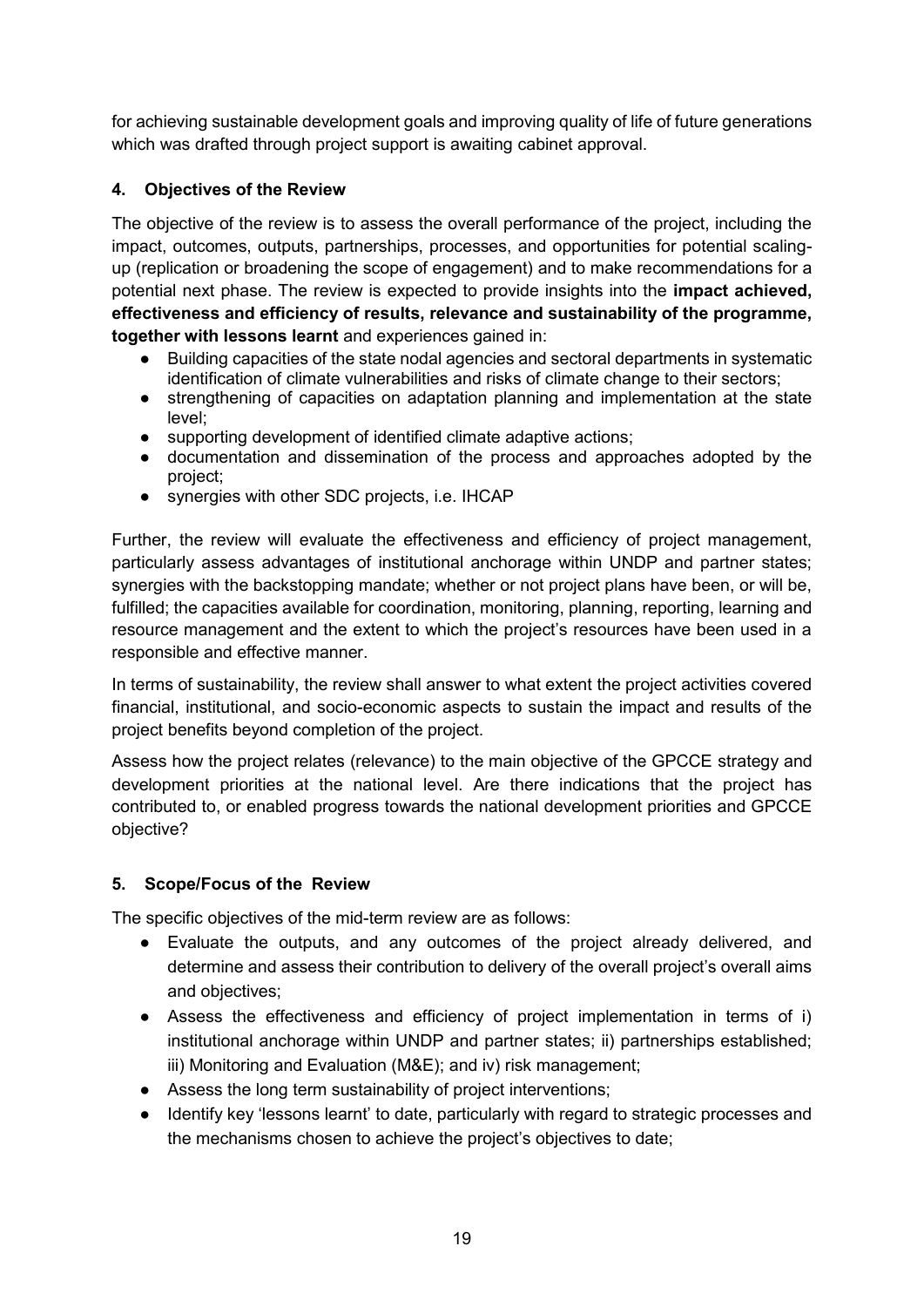- Make clear, specific and implementable recommendations to improve the project in its last year and provide guidance on the scope of future work.
- Provide guidance on aspects or specific issues that will be useful in undertaking the planned project impact assessment to be done at the end of the project through the use of scenario thinking, i.e. how would the situation look like on the ground without this project;

Within this framework, specific issues (and questions) to be assessed will include, but not be limited to, the following:

## **5.1 Context/Relevance**

Determine the extent to which the project and its associated actions are relevant to the existing and likely future needs of its stakeholders and the environment/s in which it is being implemented;

- Relevance of strengthening capacities at the state level in climate adaptation planning and implementation in context of India's national and state level policies and programmes (e.g., NAPCC, SAPCC).
- Relevance of the strategy and approach followed under the project with reference to Government of India policy and GPCCE goals and objectives

## **5.2 Outcomes/Impacts**

Evaluate the outputs, and any outcomes of the project already delivered, and determine and assess their contribution to delivery of the project's overall aims and objectives, at the level of project stakeholders.

- What have been the main contributions (including transfer of knowledge) and impact of 3SCA on the aspect of capacity building and institutional strengthening at subnational level, catalyzing implementation of SAPCCs, and facilitation of knowledge exchange and policy dialogues?
- What are the impacts and learning from the project in terms of capacity development of partners institutions in operationalizing SAPCC implementation?
- How has the project addressed policy or contributed towards policy processes and with what impact at the sub-national/national/international level?
- What are the innovations, which were effectively addressed under the project and with what results?
- What was the outcome and learning of the knowledge exchange and management effort?
- Was the project engaged with the right mix of stakeholders?
- Has the project adapted its strategies adequately in Phase 1 keeping in view the changing external policy and implementation environment?

## **5.3 Effectiveness and Efficiency of Strategy**

Assess the effectiveness and efficiency of project implementation, including assessing the institutional arrangement, partnerships, risk management, M&E and project implementation;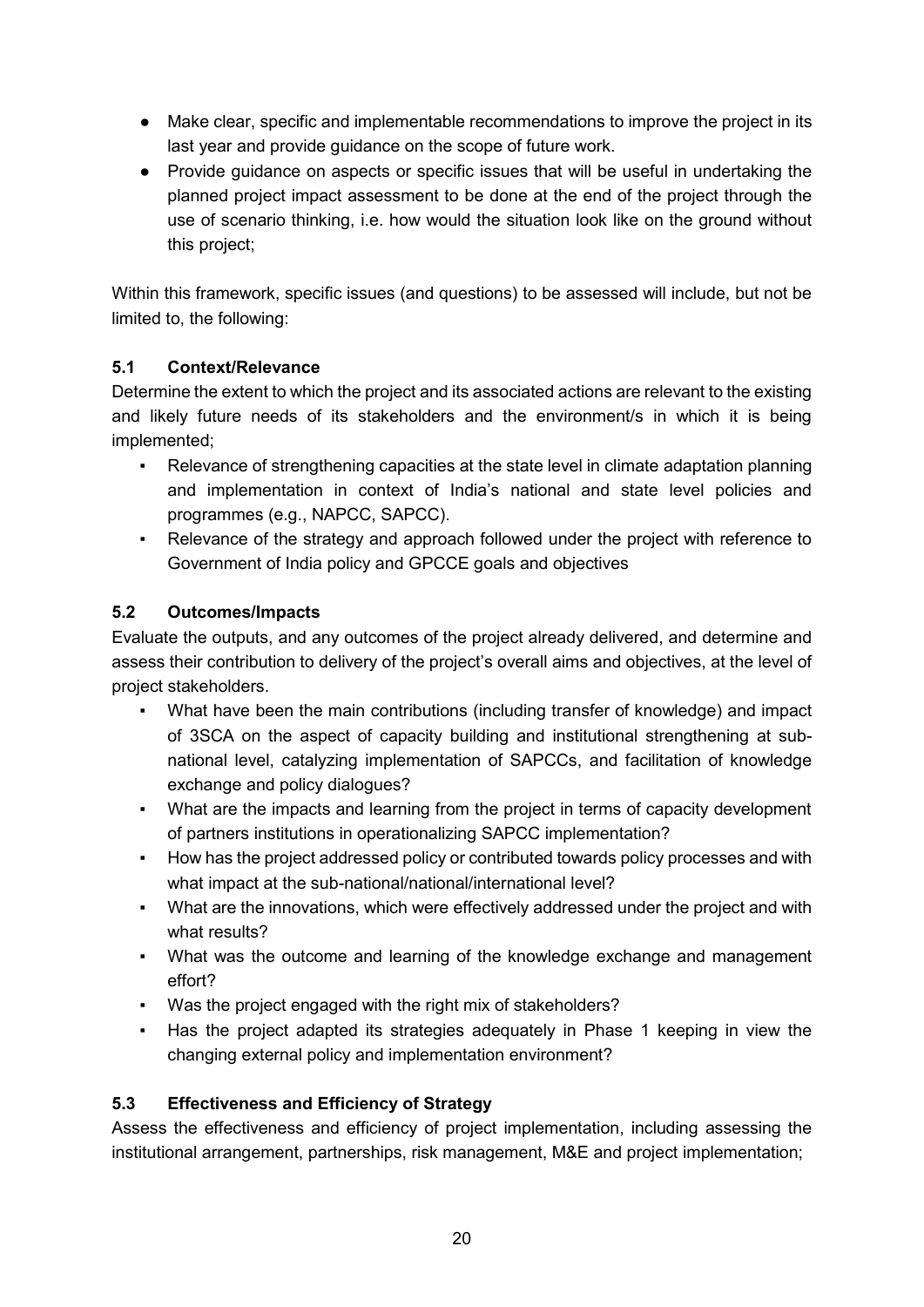- Is the process of selection of sectors robust and approaches adopted for capacity building appropriate?
- Are the activities implemented in accordance with the project plans? If not, why?
- Are the project results of the phase 1 in alignment with the originally defined objectives and were these outcomes and outputs achieved?
- How effective has the project been in linking implementation actions with policies?
- How effective are the monitoring instruments used at different levels for project implementation?
- Was the institutional set-up (PMUs, Swiss Consortium, and implementing partners) effective and cost-efficient?
- Assess the effectiveness and efficiency of the project set-up in terms of i) institutional anchorage within UNDP and partner states and ii) geographical focus.
- Assess how the synergies with the backstopping mandate to a third party pan out? Could there have been another approach?
- Was the project efficient and effective related to use of SDC funds (cost effectiveness and financial sustainability)? Are the funds being spent in accordance with project plans and using the right procedures? Have there been any unforeseen problems in terms of resources (technical and financial) allocation and utilization? How well were they dealt with?

# **5.4 Sustainability**

Assessment of the project in terms of its sustainability and potential for up-scaling and replicability.

- How sustainable are the strategies adopted for capacity building of state level officials, followed under Phase 1? Do these strategies have the potential for up-scaling and replication?
- How sustainable is the capacity building component of the project?
- How sustainable is the strategy of involving Swiss experts for support on specific areas of intervention?
- What strategies does the project need to adapt for mainstreaming its activities with national and sub-national priorities?
- How can the project engage more closely with the government (national and state)?
- What would be the most suitable/required levels of intervention (state, national, regional across Himalayan Region?
- What is the potential for further enhancing North-South and South-South knowledge cooperation?

## **5.5 Recommendations for future orientation**

Identify key 'lessons learnt' to date, particularly with regard to strategic processes and the mechanisms chosen to achieve the project's objectives to date, and; make clear, specific and implementable recommendations to improve the project in its last year and provide guidance on the scope of future work.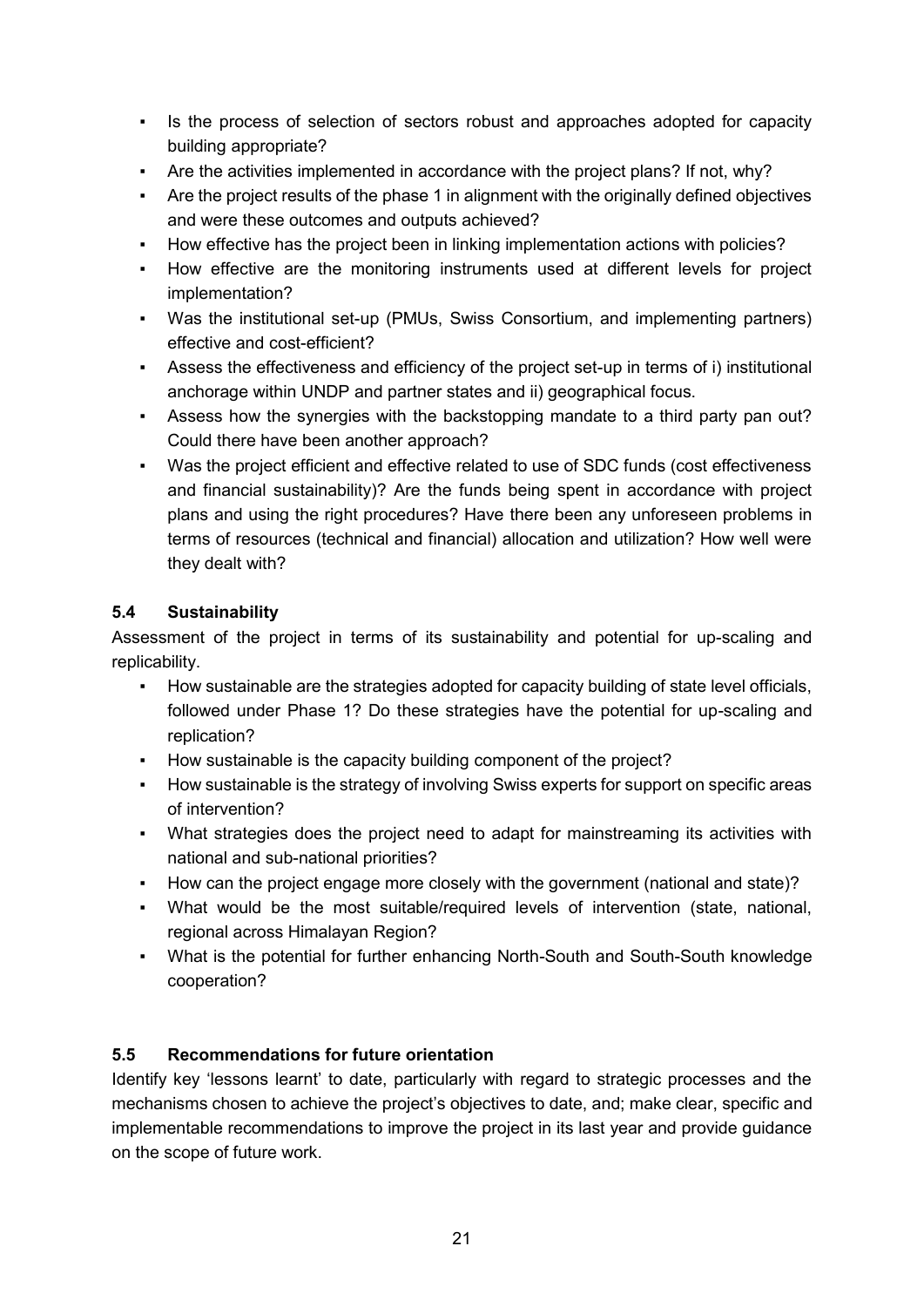- Should the project consolidate its existing sectoral focus or limit its attention on some specific sectors, expand to new orientation? Are there certain thematic focus areas that need to be continued and further strengthened, and focus areas which need to be expanded for cooperation and long-term sustainability?
- Suggestions on how strategies/approaches adopted under 3SCA project can be mainstreamed at the national level?
- How can experience under 3SCA contribute to regional outreach and /or global dialogue (adaptation capacity building and policy) and suggestions for partnership/alliances that the second phase of the project needs to enter into to achieve the desired results?

#### **6. Methodology and Approach**

The detailed methodology and approaches related to the review will be developed by the team and therefore the approach suggested below should be taken as indicative and provisional.

As a first step, it is expected that the team will engage in a Desk Review by studying key documents including the project document, project log frame, operational and financial reports, end of phase report, minutes/ proceedings of the project steering committees and joint working group, Detailed Project Reports/project progress reports of interventions designed under the project, documentation related to the project including back to office reports, minutes of meetings held in connection with the project, etc. The review team will also go through the various knowledge products (reports, papers, web postings, etc.) generated out of the project. SDC/GPCCE India through the implementing partners will ensure that all the requisite documentations are made available to the review team.

As second step, on the basis of interactions with SDC/GPCCE India, the staff of the UNDP and the National PMU project, team from Helvetas, the reviewers will come out with a brief inception report outlining their detailed methodology and work plan for organizing the review, after due consideration of the available time, resources and data/ information. The team members will also agree on the indicators, questions and hypotheses related to the review and their respective roles and responsibilities in discharging various tasks associated with the review including writing of the reports.

In the third step, the review team will visit ongoing project activities (such as pilots being implemented at the state level), meet the with project partners (interaction with State level nodal agencies, relevant sectoral departments in each state) and have detailed discussions/interviews/workshops with project stakeholders. Review team will also interact with the Ministry of Environment, Forests and Climate Change (MoEF&CC), Government of India at the National level.

In the fourth step, the review team will have a debriefing session with GPCCE India to share their preliminary observations and seek necessary clarifications. In the final step, the team, will draft the report. It is expected that once the final report is prepared, the Team Leader will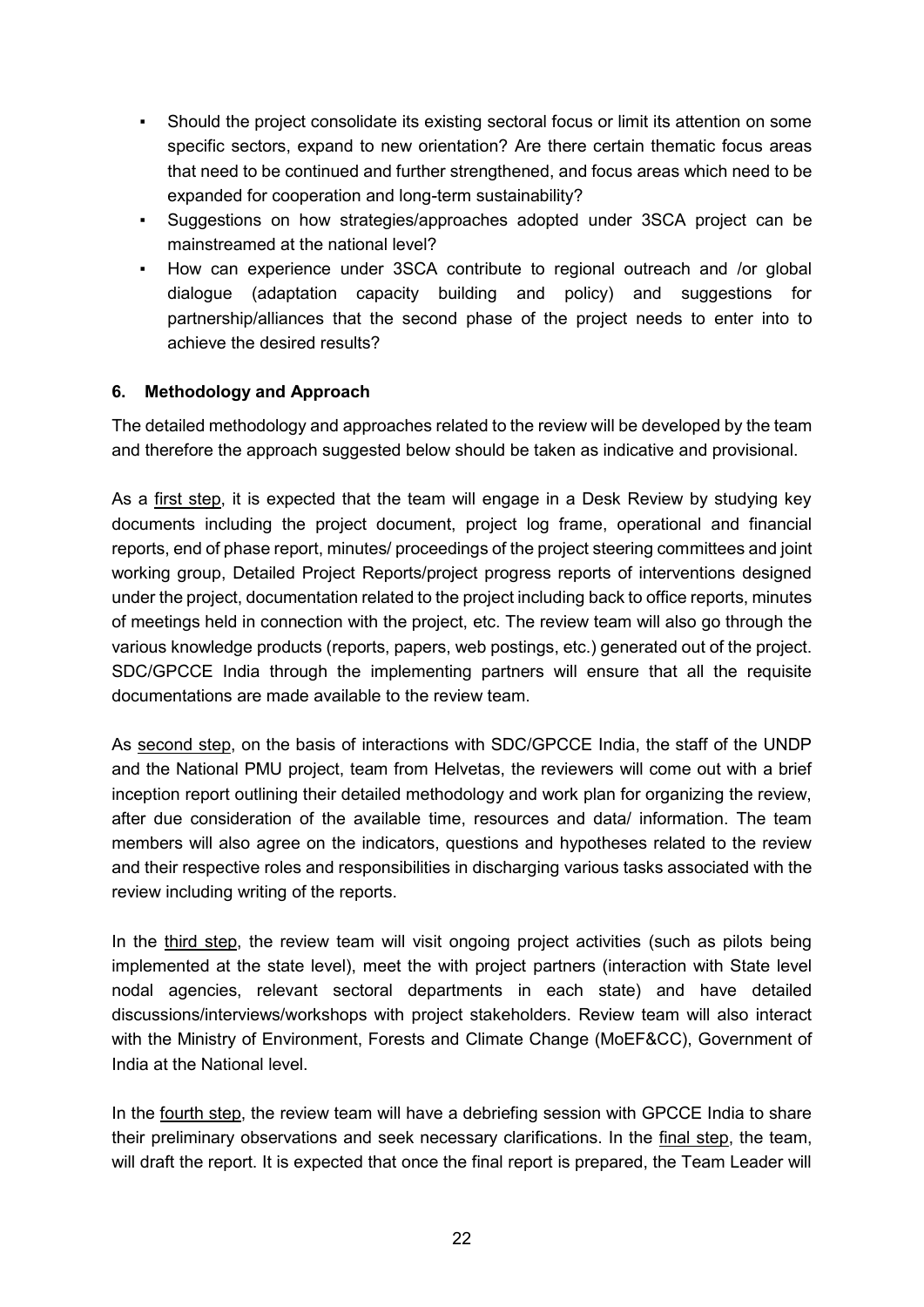make a presentation to SDC/GPCCE India. The Team Leader will revise the report based on comments from SDC/GPCCE India and submit the final report.

## **7. Expected Outcome and Deliverables**

The review is expected to provide an objective assessment of SDC's engagement in building capacities of the State level agencies in identifying relevant climate change adaptation strategies and implementing them as part of their SAPCCs. It is intended that the outcomes of this review will provide useful and relevant information to the on-going work; explore why implemented actions and interventions have been successful, or not and to provide guidance on improving the intervention strategy in the on-going phase keeping in view. The outcomes of the review should assist GPCCE and its partners in assessing the sustainability (or otherwise) of the activities, approaches, and structures initiated or supported by the project, and crucially, should also provide recommendations for the future. Further, the review will provide strategic inputs into the formulation and design of the second phase of 3SCA Project and to SDC/GPCCE India's engagement in climate change adaptation within the context of GPCCs strategy.

The review team will initially submit a draft report. Based on consideration of the feedback received, the team will submit the final report. The main part of the final report of the review will not exceed 30 pages, excluding annexes. The final report will be shared with all concerned, including UNDP, MOEFCC, State Nodal Agencies and other interested stakeholders. SDC will provide a management response to the final report.

## **8. Documentation**

The following documents/ material will be made available by 3SCA / SDC-GPCCE India to the members of the review team prior to/ during the evaluation.

- Project Document and log frame /updates/sub-project proposals and contracts
- Fact Sheet
- End of Phase Report
- Annual Operational Reports/ Financial reports
- Progress Reports from HELVETAS
- Minutes of the Project Steering Committee meetings
- Reports/DPRs submitted by consultants
- Proceedings of State Advisory Group meetings/ interactions
- Proceedings of key workshops/seminars organized or supported by the project
- Key knowledge products/documents/reports/briefs coming out of the project
- Back to Office Reports/Field visit reports
- Any other key documents/films/reports related to the project

## **9. Duration of Review**

It is estimated that the total number of person-days required for the review could be 70 (30 days for the team leader, 20 days for the national expert, 10 days for SDC representative, and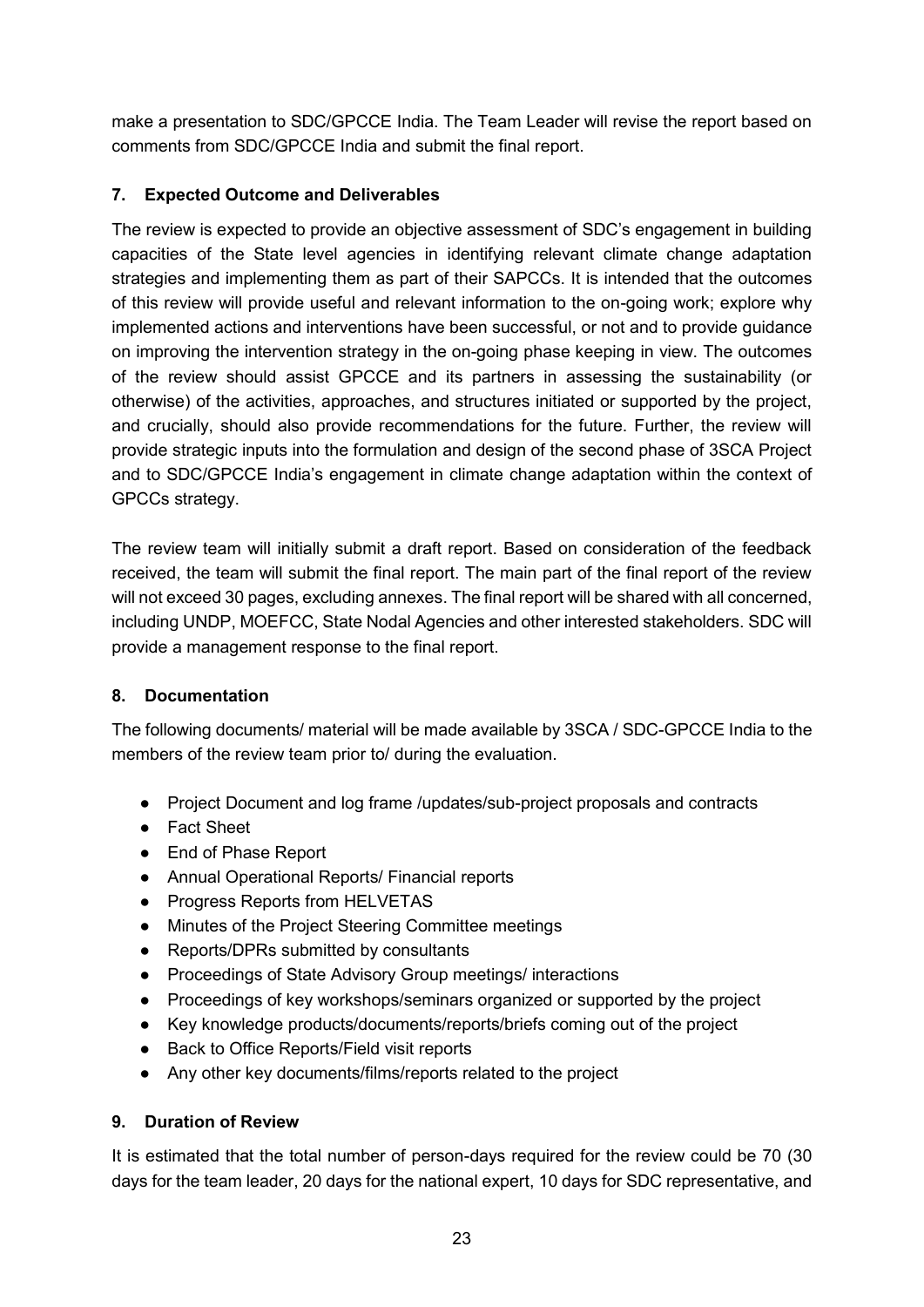10 days as reserve). This will include preparation, briefings, consultation, travel, field visits, workshops, debriefing, report writing, etc.

## **10. Time Period**

The review is proposed to be carried out during January – February 2019 in accordance with the convenience of all concerned. All the steps in the review process should be completed latest by 31<sup>st</sup> March 2019. The operational and financial closure of the contracts will be completed by 30<sup>th</sup> April 2019.

| <b>Steps / Action Items</b>                                                                                                 | <b>Period</b>               |
|-----------------------------------------------------------------------------------------------------------------------------|-----------------------------|
| Contracts with Review team (International and National Expert)                                                              | December 2019               |
| Kick-off meeting (review team with SDC in Bern and New Delhi)<br>(via Lync/video conferencing)                              | Third week of January 2019  |
| Desk review of relevant project documents, review reports,<br>minutes of meetings, workshop details, media coverage and all | $21.01.19 - 30.01.19$       |
| other materials related to the project                                                                                      |                             |
| Meeting with SDC Bern and Helvetas                                                                                          | Fourth week of January 2019 |
| Meeting with GPCCE India, UNDP team, 3SCA PMU and<br><b>MOEFCC</b>                                                          | 04.02.2019                  |
| Field visits, Stakeholder interactions and interviews                                                                       | $05.02 - 10.02.19$          |
| Report preparation $(draff)$ + additional interviews                                                                        | $11.02 - 17.02.2019$        |
| Debriefing session and Presentation to SDC                                                                                  | 18.02.19                    |
| <b>Draft Report</b>                                                                                                         | 07.03.19                    |
| Final report after incorporation of comments                                                                                | 05.04.19                    |
| Financial Accounts and closure of contract                                                                                  | 30.04.19                    |

## **11. Funding**

The cost of review will be borne by SDC.

#### **12. Programme for Conducting Review**

The programme for the review will be planned in consultation with the Review Team and concerned stakeholders.

#### **13. Support and Facilitation**

3SCA PMUs will extend logistic support for travel, hotel bookings, etc. during the review activities and field visits in India. The PMU will also make available all documents and other material related to the project and help in organising various meetings with the project partners and relevant stakeholders. The PMU will facilitate the field visits and meetings, stakeholder interactions in field and provide necessary support to the review team. The members of PMU may accompany the review team during field visits to facilitate meetings with project partners/stakeholders; however, they will not be present during the course of such interactions.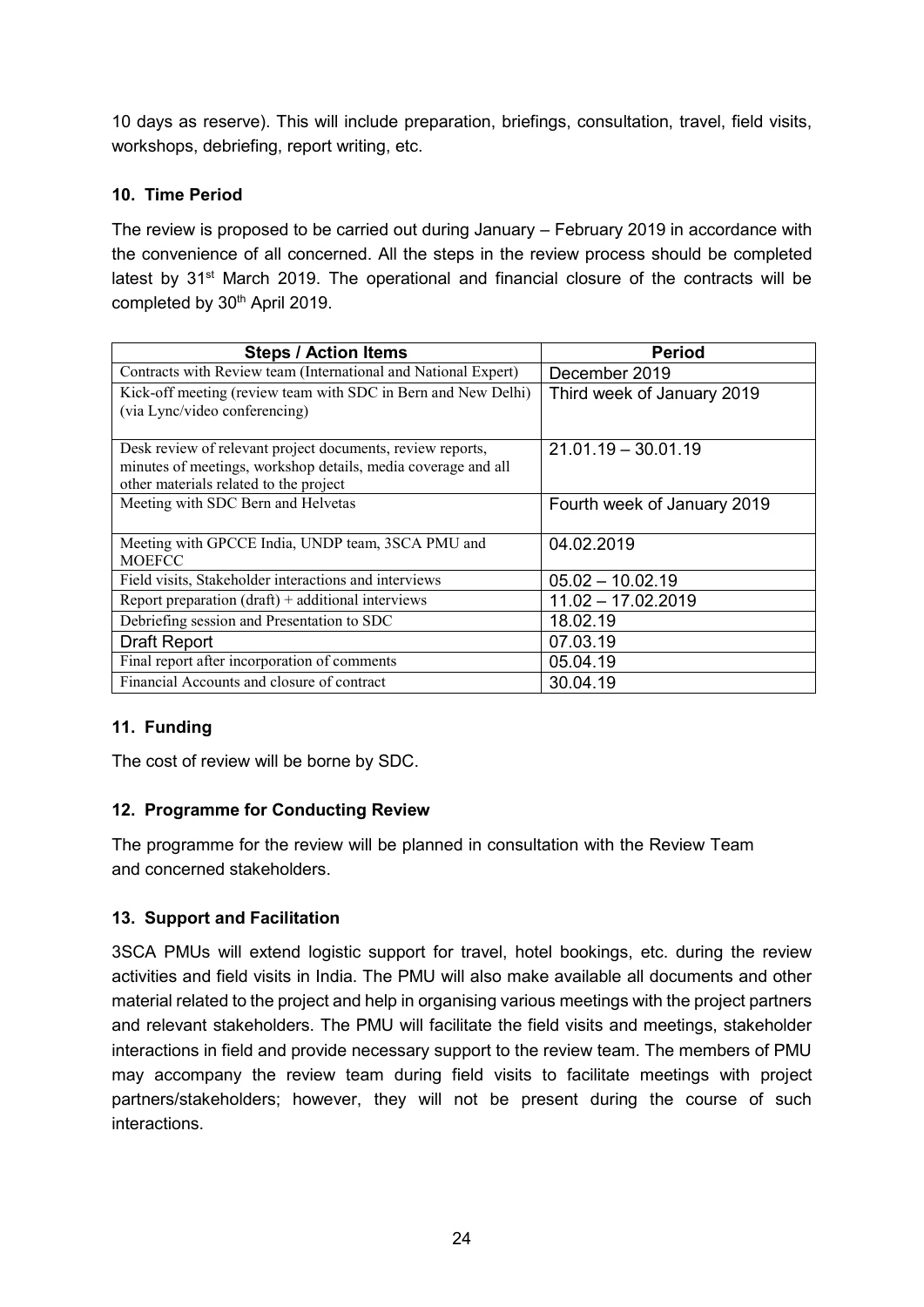#### **14. Proposal Submission**

Proposal can be submitted either as an individual international/national expert or as a joint team of international and national expert.

**Note**: SDC India would reserve its right to finally choose the regional or national expert.

#### **15. Documentation Required for Proposal**

- 1. A short appreciation (not exceeding two pages) on the ToRs, especially on methodologies and approaches.
- 2. CV of the international/regional or national expert. In case of a joint team, proposal should show organisation of the review team and CVs of proposed international/national expert.
- 3. Confirmation of availability during the period of review, as indicated in the ToRs and the timelines.
- 4. Financial Proposal containing daily professional fee.

**Note**: SDC India will directly meet all costs related to travel and other out of pocket expenses, as per SDC's existing travel norms and guidelines for consultants.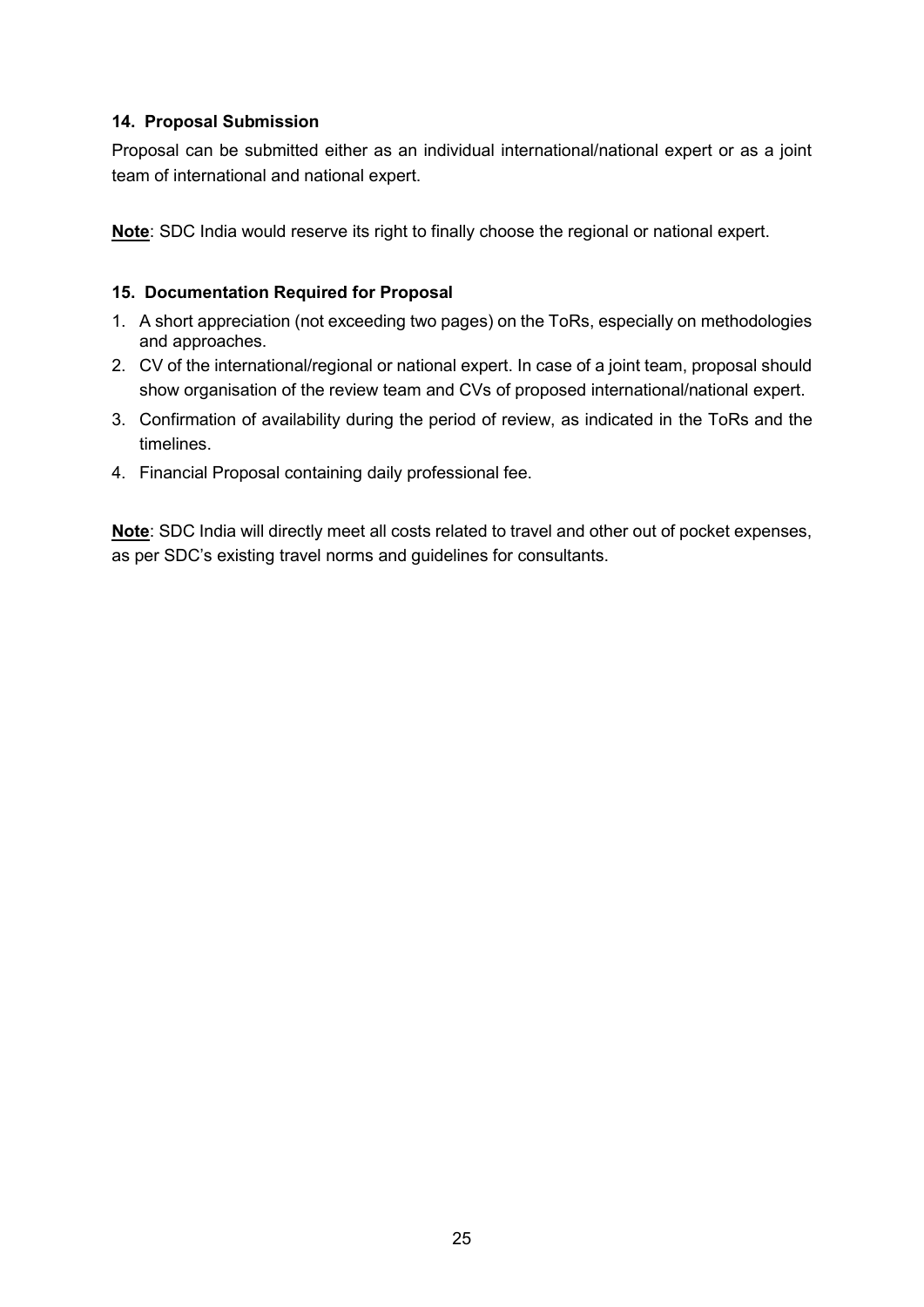| S.<br>No.       | <b>Steps / Action Items</b>                                                         | <b>Proposed dates</b>      | <b>Time</b>              | <b>Steps / Action Items</b>                                                                                                                                                                                                                                                                                                                                                                                                                                                                                                                                                                                                                              |
|-----------------|-------------------------------------------------------------------------------------|----------------------------|--------------------------|----------------------------------------------------------------------------------------------------------------------------------------------------------------------------------------------------------------------------------------------------------------------------------------------------------------------------------------------------------------------------------------------------------------------------------------------------------------------------------------------------------------------------------------------------------------------------------------------------------------------------------------------------------|
|                 | 1 Arrival in Delhi                                                                  | Sunday, 3rd Feb,<br>2019   |                          | Arrival in Delhi                                                                                                                                                                                                                                                                                                                                                                                                                                                                                                                                                                                                                                         |
|                 | Inception meetings in Delhi<br>SDC, UNDP, MoEFCC                                    | Monday, 4th Feb            |                          | Meetings organized in Delhi with SDC, UNDP, MoEFCC                                                                                                                                                                                                                                                                                                                                                                                                                                                                                                                                                                                                       |
|                 | 3 Travel to Dehradun                                                                | Monday 4 <sup>th</sup> Feb |                          | Travel to Dehradun (evening flight Indigo - 4:45 P.M.)                                                                                                                                                                                                                                                                                                                                                                                                                                                                                                                                                                                                   |
| 4               | Meetings at Dehradun                                                                | Tuesday 5th Feb            | 10:00 am-12:00 pm        | Meeting with State PMU. Progress Update on project LFA/<br>Presentations on pilots etc.                                                                                                                                                                                                                                                                                                                                                                                                                                                                                                                                                                  |
| 5               |                                                                                     |                            |                          | 12.00-1.00 pm   Meeting with SNA R N Jha                                                                                                                                                                                                                                                                                                                                                                                                                                                                                                                                                                                                                 |
| 6               |                                                                                     |                            | 01:00- 02:00 pm   Lunch  |                                                                                                                                                                                                                                                                                                                                                                                                                                                                                                                                                                                                                                                          |
|                 |                                                                                     |                            | 02:00-03:00 pm           | Interaction with climate working group officers chaired by Mr RN<br>Jha, Nodal Officer.<br>Participating Officers:<br>Mr Vineet Mall/Mr. Tyagi, CPO, UREDA (Energy), Mr. Nileema<br>Garg, GM, Jal Sansthan; Namita Tripathi, Executive Engineer,<br>Pey Jal Nigam, Mr. N. K. Yadav, Chief Engineer, Irrigation Dept<br>(Water), Mr Krishna Sajwan/Dr Piyoosh Rautela, USDMA<br>(Disaster Management), Neeraj Sharma, ACF, Mr. Prasanna<br>Patro, CF, Yamuna Circle (Forest), Mr PS Yadav, Animal<br>husbandry, Dr Latika, Deptt of Agriculture, Dr Manoj,<br>Scientist (geoinformatics) FRI, Mr Mahendra Pal,<br>Horticulture, Mr DC Arya, DFO, Chakrata |
| 8               |                                                                                     |                            | 03:00-05:00 pm           | Individual meetings -<br>1. Mr. Jai Raj - PCCF-HoFF<br>2. Mr. DJK Sharma, Addl. PCCF (Forest)                                                                                                                                                                                                                                                                                                                                                                                                                                                                                                                                                            |
| 9               | <b>Field Visit to Forestry</b><br>Sector Pilot site, Feri-<br>Kimora, Tehri Garhwal | Wednesday 6th Feb          | $9.00$ am                | Start from Dehradun                                                                                                                                                                                                                                                                                                                                                                                                                                                                                                                                                                                                                                      |
| 10 <sup>°</sup> |                                                                                     |                            | 10:30 am-2:00 pm         | Walk through the forest pilot village (Pheri-Khimoda), and<br>community interaction                                                                                                                                                                                                                                                                                                                                                                                                                                                                                                                                                                      |
| 11              |                                                                                     |                            | 2:00 pm- 3:00 pm   Lunch |                                                                                                                                                                                                                                                                                                                                                                                                                                                                                                                                                                                                                                                          |

# **Annex 2: Review of the 3SCA Project: Meeting and Travel Schedule**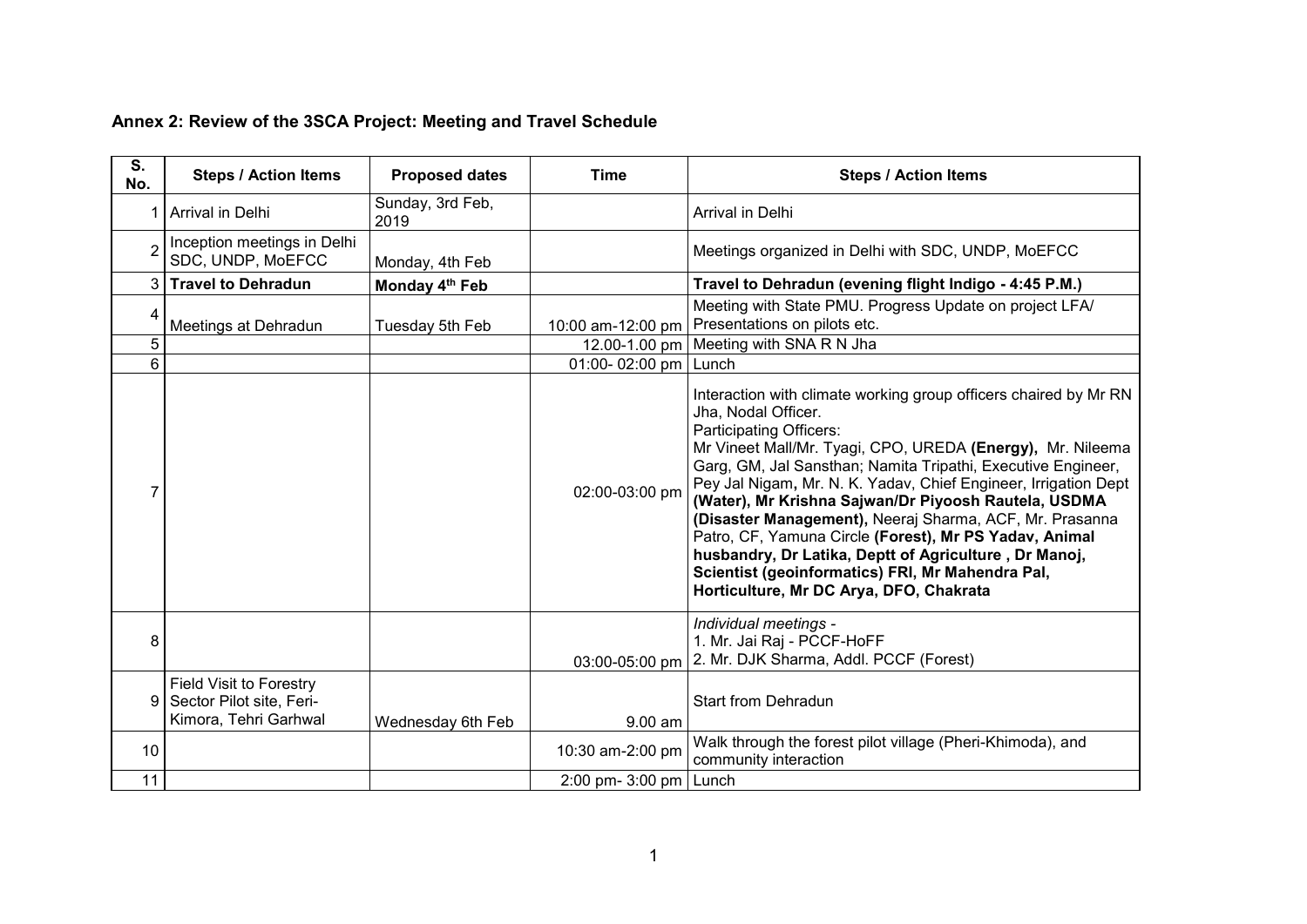| 12              |                                                                       |                         |                       | Interaction with Block and District Level Officers, Chief<br>3.00 - 4:00 pm   Development Officer, Block /development Officer and sectoral<br>officers |
|-----------------|-----------------------------------------------------------------------|-------------------------|-----------------------|--------------------------------------------------------------------------------------------------------------------------------------------------------|
| 13              |                                                                       |                         |                       | 4.30 pm   Travel back to Dehradun                                                                                                                      |
| 14              | Meetings at Dehradun and<br>return to Delhi                           | Thursday 7th Feb        | 10.00 am -12.00 pm    | Individual meetings -<br>1. UREDA (Mr Tyagi)<br>2. USDMA (Dr Routela)<br>3. Peyjal Nigam (Chief Engg)                                                  |
|                 |                                                                       |                         |                       | 12:00 - 13:00 Summary/ debriefing with SPMU                                                                                                            |
| 15              |                                                                       |                         |                       | 1.00-2.00 pm   Travel back to Delhi (Flight) and fly onwards to Bhopal                                                                                 |
| 17              |                                                                       |                         |                       |                                                                                                                                                        |
| 18              | <b>Travel to Bhopal, MP</b>                                           | <b>Friday 8th Feb</b>   |                       | 10.00-11.00 am   Meeting with SPMU                                                                                                                     |
|                 | 19 Meetings at Bhopal                                                 |                         |                       | 11:00am-12:00 pm   Meeting with SNA, EPCO                                                                                                              |
| 20              |                                                                       |                         |                       | 12:00-1:30 pm   Meeting with Water Resources Deptt officials                                                                                           |
| 21              |                                                                       |                         | 1:30-2:30 pm   Lunch  |                                                                                                                                                        |
| 22              |                                                                       |                         |                       | 2:30-3:30 pm   Meeting with DHI for DSS                                                                                                                |
| 23              |                                                                       |                         |                       | Leave from Bhopal-Indore by Road/Rail. Night Stay at a Hotel in                                                                                        |
|                 |                                                                       |                         | 3:30-6:30 pm   Indore |                                                                                                                                                        |
| 24              |                                                                       | <b>Saturday 9th Feb</b> |                       |                                                                                                                                                        |
|                 | Field visit at Ratlam-<br>25 Participatory Ground Water<br>Management | Saturday 9th Feb        | $8.00 - 11.00$ am     | Travel - Indore to Ratlam (by road)                                                                                                                    |
| 26              |                                                                       |                         |                       | 11.00 am - 1.00 pm   Field visit and interaction with community                                                                                        |
| 27              |                                                                       |                         |                       | 1.30 - 2.30 pm   Lunch at Ratlam                                                                                                                       |
| 28              |                                                                       |                         |                       | 3.00 - 6.00 pm $\vert$ Travel to Indore (by road)                                                                                                      |
| 29              |                                                                       |                         |                       | After 6.00 pm   Travel to Delhi (flight)                                                                                                               |
| 30 <sub>1</sub> | <b>Travel to Gangtok, Sikkim</b>                                      | Sunday 10th Feb         |                       | <b>Travel Delhi-Bagdogra-Gangtok</b>                                                                                                                   |
|                 | 31 Meetings at Gangtok                                                | Monday 11th Feb         | 10:30-12:30 pm        | SNA: DSTCC (Mr. Dhiren Shrestha: Additional Director -<br>Discussion on overall Project achievements and Ice Stupas)                                   |
| 32              |                                                                       |                         | 1:30-3:00 pm          | RMⅅ (Ms. Sarika Pradhan: Additional Secretary &<br>Dr.S.Dhakal OSD Spring-shed Prog RMDD) - Discussion on<br><b>Spring Shed Management</b>             |
| 33              |                                                                       |                         |                       | FEWMD (Mr. Bhuwan Pradhan; CCF - Discussion on Pilot on<br>3:00-4:30 pm   Forest Corridor)                                                             |